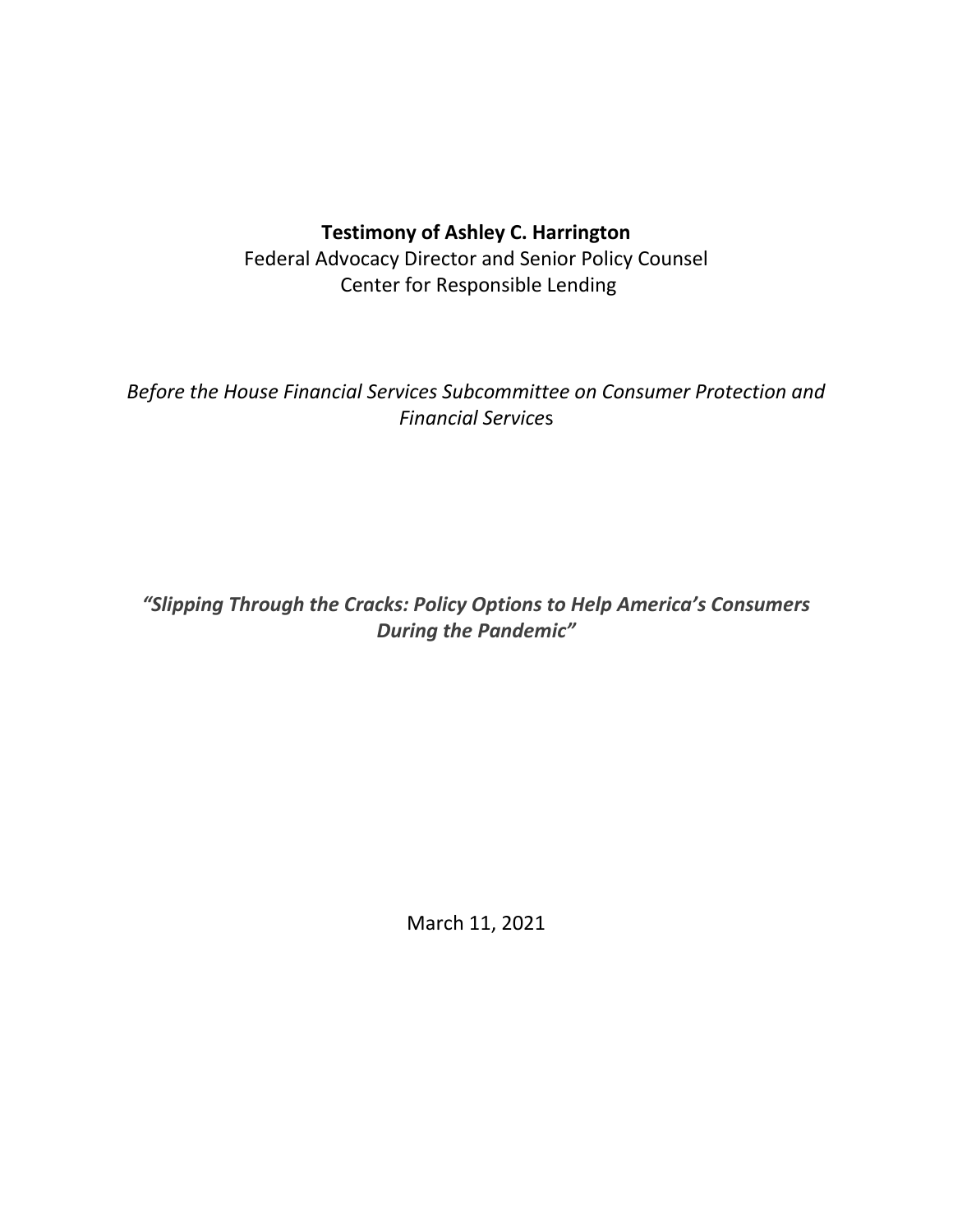#### **I. Introduction**

Good morning, Chairman Perlmutter, Ranking Member Leutkemeyer, and members of the United States House Committee on Financial Services Subcommittee on Consumer Protection and Financial Services. Thank you for the opportunity to provide testimony today. My name is Ashley Harrington, and I am the Federal Advocacy Director and Senior Policy Counsel for the Center for Responsible Lending. CRL is a nonprofit, non-partisan research and policy organization dedicated to protecting homeownership and family wealth by working to eliminate abusive financial practices. CRL is an affiliate of Self-Help, one of the nation's largest nonprofit community development financial institutions. For 40 years, Self-Help has created asset-building opportunities for low-income individuals, rural communities, women, and families of color. In total, Self-Help has provided over \$9 billion in financing to 172,000 homebuyers, small businesses, and nonprofit organizations and serves more than 160,000 mostly low-income families through 72 credit union branches in North Carolina, California, Florida, Illinois, South Carolina, Virginia, Washington, and Wisconsin.

The COVID-19 pandemic has shaken our nation and the world. As of this testimony, over 29 million people have been infected and more than 520,000 people have died in the United States over the course of one year.<sup>1</sup> COVID-19 is one of the greatest public health crises in modern history and has spurred unprecedented economic strain on American families.

In the United States, this crisis is bringing to light what many of us already knew: Blacks and Latinos are disproportionately suffering due to structural racism that has led to health disparities, lower incomes, stagnant wages, lack of savings, lower credit scores, unemployment rates, and a multitude of other issues affecting communities of color.<sup>2</sup> Congress has provided relief in the form of the CARES Act, the stimulus package passed in December, with more urgently needed support coming pursuant to the American Rescue Plan Act. But more will be needed to help families pay for housing, food, and other necessities during this unprecedented moment in our history and to ensure an equitable recovery. Further, tax-paying undocumented immigrants, many of whom are classified as essential workers, did not qualify to receive the first two stimulus checks and have not received financial assistance from the government to cover health care costs.

As we continue to navigate the deep economic turmoil exacerbated by COVID-19, we need actionable policy solutions that protect consumers and help preclude further disparities in economic recovery. This is a watershed moment. The policy choices made now will determine whether economic opportunity and financial stability are widely available to everyone. To that end, my testimony today will cover a robust set of policy recommendations to protect consumers and provide them with the relief necessary to ensure that they have a real chance for an equitable recovery following the post-COVID recession.

<sup>2</sup> Center for Responsible Lending, NAACP, National CAPACD, and UnidosUS, & The Leadership Conference on Civil and Human Rights. August 2020. Comments to the Consumer Financial Protection Bureau Notice of Proposed Rulemaking Debt Collection Practices (Regulation F). Available at

<sup>1</sup> The New York Times. Updated March 5, 2021. *Coronavirus in the U.S: Latest Map and Case Count.* Available at [Coronavirus in the U.S.: Latest Map](https://www.nytimes.com/interactive/2020/us/coronavirus-us-cases.html) and Case Count - The New York Times (nytimes.com)

[https://www.responsiblelending.org/sites/default/files/nodes/files/research-publication/crl-and-partners](https://www.responsiblelending.org/sites/default/files/nodes/files/research-publication/crl-and-partners-commenttime-barred-debt-disclosures-4aug2020.pdf)[commenttime-barred-debt-disclosures-4aug2020.pdf.](https://www.responsiblelending.org/sites/default/files/nodes/files/research-publication/crl-and-partners-commenttime-barred-debt-disclosures-4aug2020.pdf)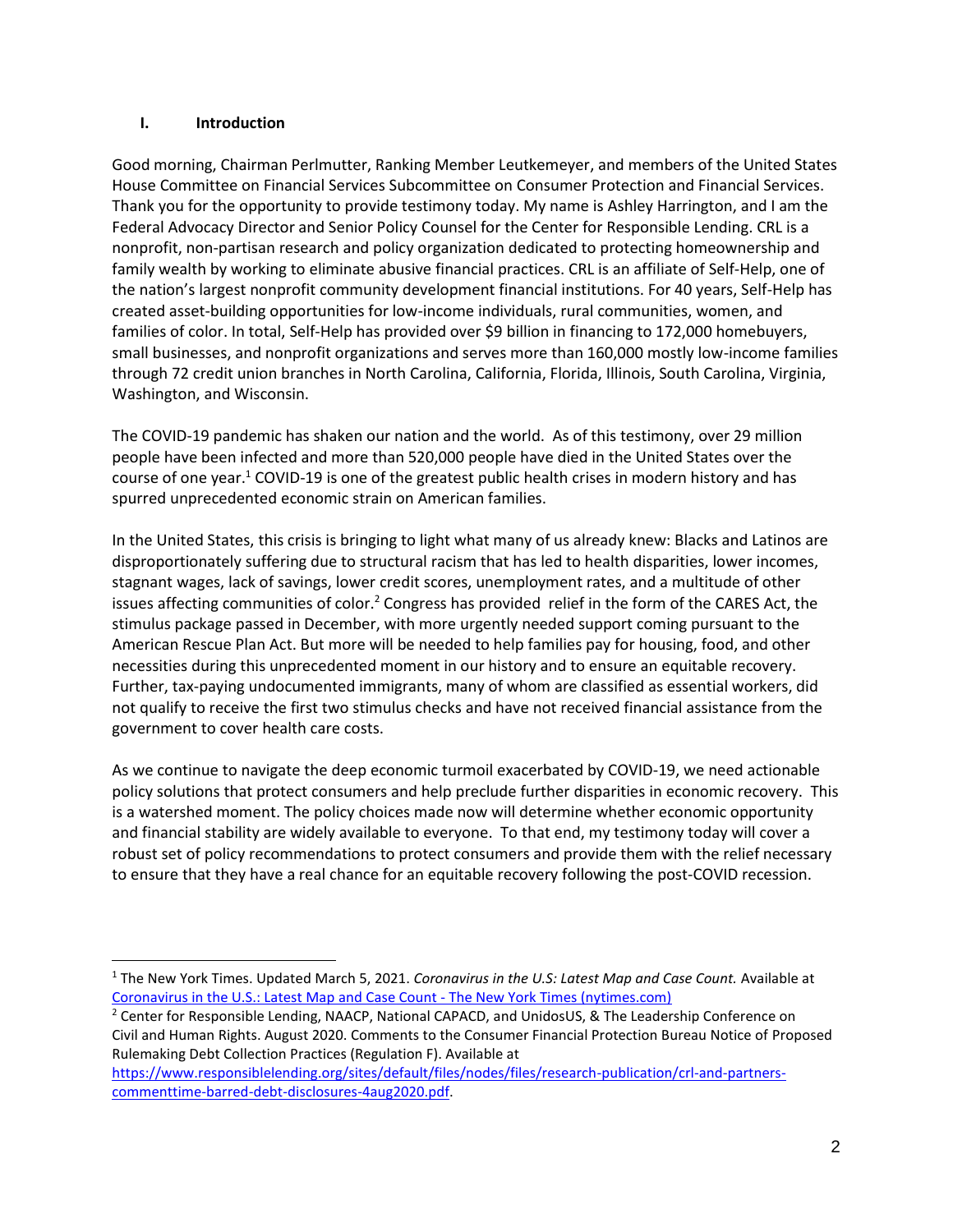## *II.* **Ensuring Equity in Small Business Lending**

### **A. Small Businesses of Color Entered the Pandemic Credit Starved**

Business ownership is a proven mechanism for wealth-building, with economic benefits that extend beyond the individual business to the entire community. Unfortunately, there are profound disparities in how business owners fund their enterprises, with businesses of color having less access to loans from financial institutions. Research from the Federal Reserve found that in the previous five years, 46% of white-owned businesses with employees accessed credit from a bank, and 6% accessed credit from a credit union. During that same time, just 23% of Black-owned employer firms accessed credit from a bank, and 8% from a credit union and 32% of Latino-owned employer firms accessed credit from a bank and 4% from a credit union.<sup>3</sup> A recent study by the National Community Reinvestment Coalition found steep reductions in SBA 7(A) lending to Black businesses between 2008 and 2016.<sup>4</sup> That same study also found that Black and Hispanic testers when applying for loans were required to produce more documentation to support their loan application and received less information about fees, and less friendly service when visiting a small business lender.<sup>5</sup> Additional research found that business owners of color are more likely than white business owners to feel discouraged from seeking loans.<sup>6</sup> Research from the Federal Reserve also found that business owners of color were more likely to rely on personal funds and personal credit scores to finance their business. Twenty-eight percent of Black and Asian owners and 29% of Latino owners relied on personal funds as the primary funding source for their business, compared to 16% of white business owners. Black and Latino business owners were also more likely to use their personal credit scores when obtaining financing with 52% and 51% doing so, respectively, compared to 45% of white and 43% of Asian business owners.<sup>7</sup> In addition, in SBA's fiscal years ending September 30, 2019 and 2018, for all SBA 7(A) loans made, only 5% were made to Blackowned businesses, and only 9% were made to Hispanic-owned businesses.<sup>8</sup>

### **B. The Paycheck Protection Program was not implemented equitably**

Lack of access to credit can be harmful in the normal course of business, but in the midst of a pandemic, lack of access can have disastrous consequences for microbusinesses, the owners, and employees who

<sup>&</sup>lt;sup>3</sup> Small Business Credit Survey: Report on Employer Firms (2020).

<sup>4</sup> National Community Reinvestment Coalition. (2019). "Disinvestment, Discouragement and Inequity in Small Business Lending." Available at [https://ncrc.org/wp-content/uploads/2019/09/NCRC-Small-Business-Research-](https://ncrc.org/wp-content/uploads/2019/09/NCRC-Small-Business-Research-FINAL.pdf)[FINAL.pdf.](https://ncrc.org/wp-content/uploads/2019/09/NCRC-Small-Business-Research-FINAL.pdf)

<sup>5</sup> *Ibid.*

<sup>6</sup> *See* McManus, 2016. ("Research also finds that minority business owners are more likely to feel discouraged from seeking private loans. In a Census survey, only 16% of nonminorities felt discouraged from seeking a loan, while almost 30% of minorities felt the same way. These, in combination with other reasons, may be why minority business owners have a heavier reliance on personal finances.") (citing Christine Kymn, U.S. Small Business Administration, Office of Advocacy, Access to Capital for Women- and Minority-owned Businesses: Revisiting Key Variables, January 2014,

[https://www.sba.gov/sites/default/files/Issue%20Brief%203%20Access%20to%20Capital.pdf\)](https://www.sba.gov/sites/default/files/Issue%20Brief%203%20Access%20to%20Capital.pdf)

<sup>7</sup> Federal Reserve (2019) "Small Business Credit Survey: Report on Minority-Owned Firms." Available at [https://www.fedsmallbusiness.org/medialibrary/fedsmallbusiness/files/2019/20191211-ced-minority-owned](https://www.fedsmallbusiness.org/medialibrary/fedsmallbusiness/files/2019/20191211-ced-minority-owned-firms-report.pdf)[firms-report.pdf.](https://www.fedsmallbusiness.org/medialibrary/fedsmallbusiness/files/2019/20191211-ced-minority-owned-firms-report.pdf)

<sup>8</sup> Small Business Administration, SBA Business Loan Approval Activity Comparisons for Fiscal Years 2012 to 2019, for the Period Ending 08-30-2019. Available at

[https://www.sba.gov/sites/default/files/aboutsbaarticle/WebsiteReport\\_asof\\_20190830.pdf.](https://www.sba.gov/sites/default/files/aboutsbaarticle/WebsiteReport_asof_20190830.pdf)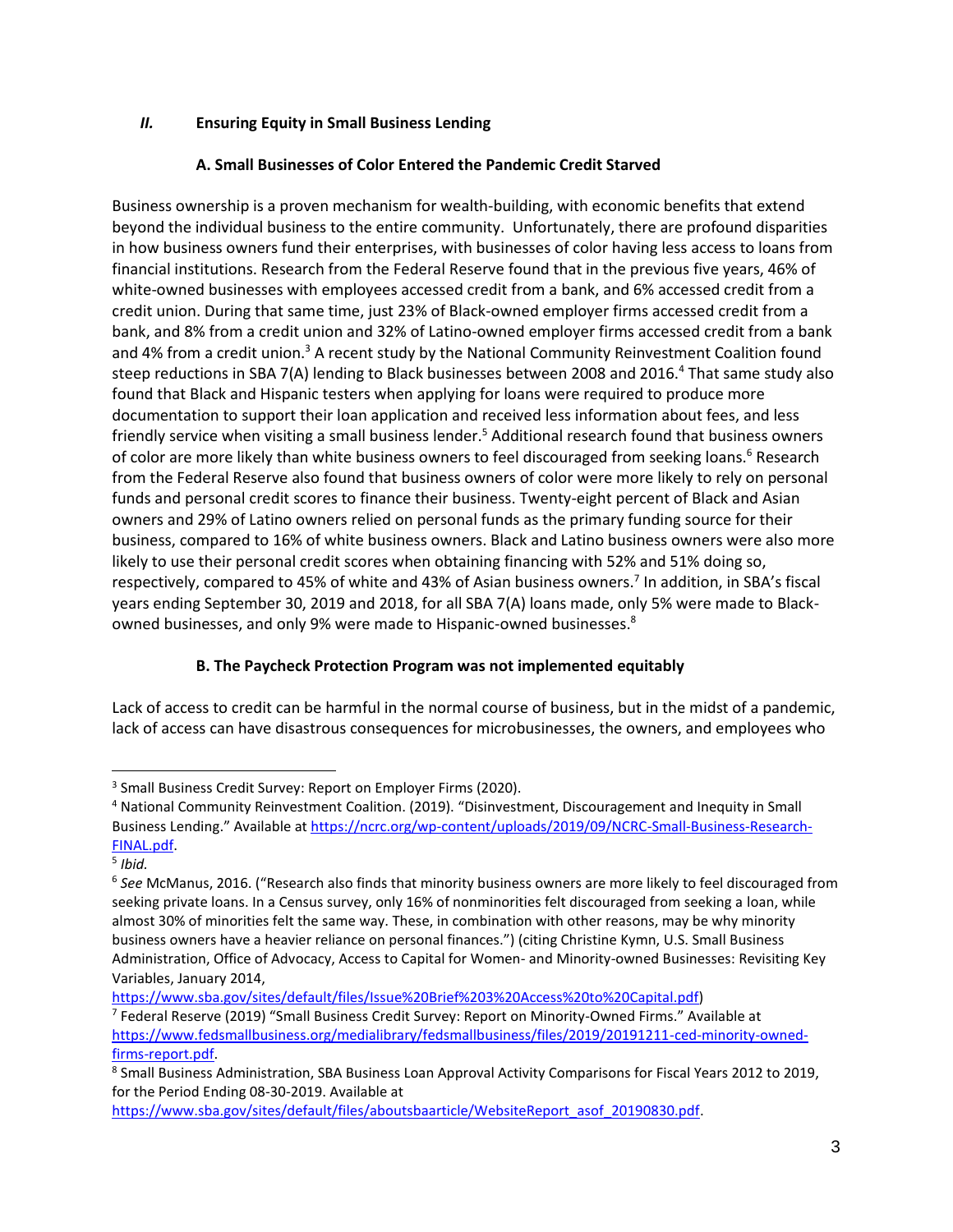depend on them for their livelihoods. The Paycheck Protection Program (PPP) is the most recent example of these disparities and is likely to be the largest taxpayer funded wealth transfer in the history of our nation as small businesses of color were mostly locked out of the initial funding of \$350 billion. The design of the program, which relied on banks to originate the loans, unfairly put Black, Latino, and Native American business owners at a distinct disadvantage in attempting to access PPP funds when so many were already on precarious financial footing. Banks prioritized customers with whom they had an existing banking relationship; as noted above, Black businesses are less likely to access credit through a bank. Banks also tended to prioritize larger PPP loans to maximize fees, leaving out the smallest of small business from accessing relief.<sup>9</sup>

The effect of the crisis on small businesses is profound—in May 2020, more than half of small businesses said the crisis has had a large negative effect on their businesses and 74% of small businesses said they had a decrease in operating revenues in the prior week. These impacts were far worse for some hardesthit sectors, including education, foodservice and accommodations, and recreation. A year into the crisis, businesses still hurt at the end of February 2021, over 73% of businesses reported moderate or large negative effects from the pandemic. <sup>10</sup>

The pandemic and economic downturn have had a particularly large impact on the smallest businesses and self-employed individuals. These businesses struggled to access PPP funds, especially during the critical first round. The majority of loans under \$150,000 occurred in the  $2<sup>nd</sup>$  round. Self-employed business owners, sole proprietors and independent contractors could not even apply during the first week of the first round of the program. Researchers also estimate that half of the jobs lost as a result of the delay in receiving PPP funding and the flawed PPP implementation were in firms with fewer than 10 employees and that if the program had been designed and implemented more effectively to reach the smallest firms, more jobs would have been saved more cost effectively.<sup>11</sup> Further, at the onset of COVID, job loss was greater for the self-employed than for small business employees. Just last week, SBA's Office of Advocacy issued a report noting that:

The total number of people who were self-employed and working declined by 20.2 percent between April 2019 and April 2020. The Hispanic group experienced a higher decline, at 26.0

<sup>10</sup> "Small Business Pulse Survey – Multiple weeks" March 9th, 2021. https://portal.census.gov/pulse/data/#data. The survey target population was all nonfarm, single nonfarm, single-location employer businesses with between 1-499 employees and receipts of \$1,000 or more in the 50 states, District of Columbia, and Puerto Rico. Some industries were excluded, a complete list is provided in the survey methodology available at

<sup>9</sup> For further discussion of the structural inequities in the PPP program, *see* Testimony of Ashley Harrington, Center for Responsible Lending, Before the U.S. House Committee on Small Business Regarding "*Paycheck Protection Program: Loan Forgiveness and Other Challenges*," (June 17, 2020),

[https://www.responsiblelending.org/sites/default/files/nodes/files/research-publication/crl-testimony-harrington](https://www.responsiblelending.org/sites/default/files/nodes/files/research-publication/crl-testimony-harrington-house-smallbusiness-17jun2020.pdf)[house-smallbusiness-17jun2020.pdf.](https://www.responsiblelending.org/sites/default/files/nodes/files/research-publication/crl-testimony-harrington-house-smallbusiness-17jun2020.pdf)

[https://portal.census.gov/pulse/data/#methodology.](https://portal.census.gov/pulse/data/#methodology) The Small Business Pulse Survey The Small Business Pulse Survey may be subject to non-response bias, as businesses that have closed due to COVID-19 may not be receiving the invitation to participate and unable to respond.

 $11$  Doniger, Cynthia L., and Benjamin Kay (2021). "Ten Days Late and Billions of Dollars Short: The Employment Effects of Delays in Paycheck Protection Program Financing," Finance and Economics Discussion Series 2021-003. Washington: Board of Governors of the Federal Reserve System, Available at [https://doi.org/10.17016/FEDS.2021.003.](https://doi.org/10.17016/FEDS.2021.003)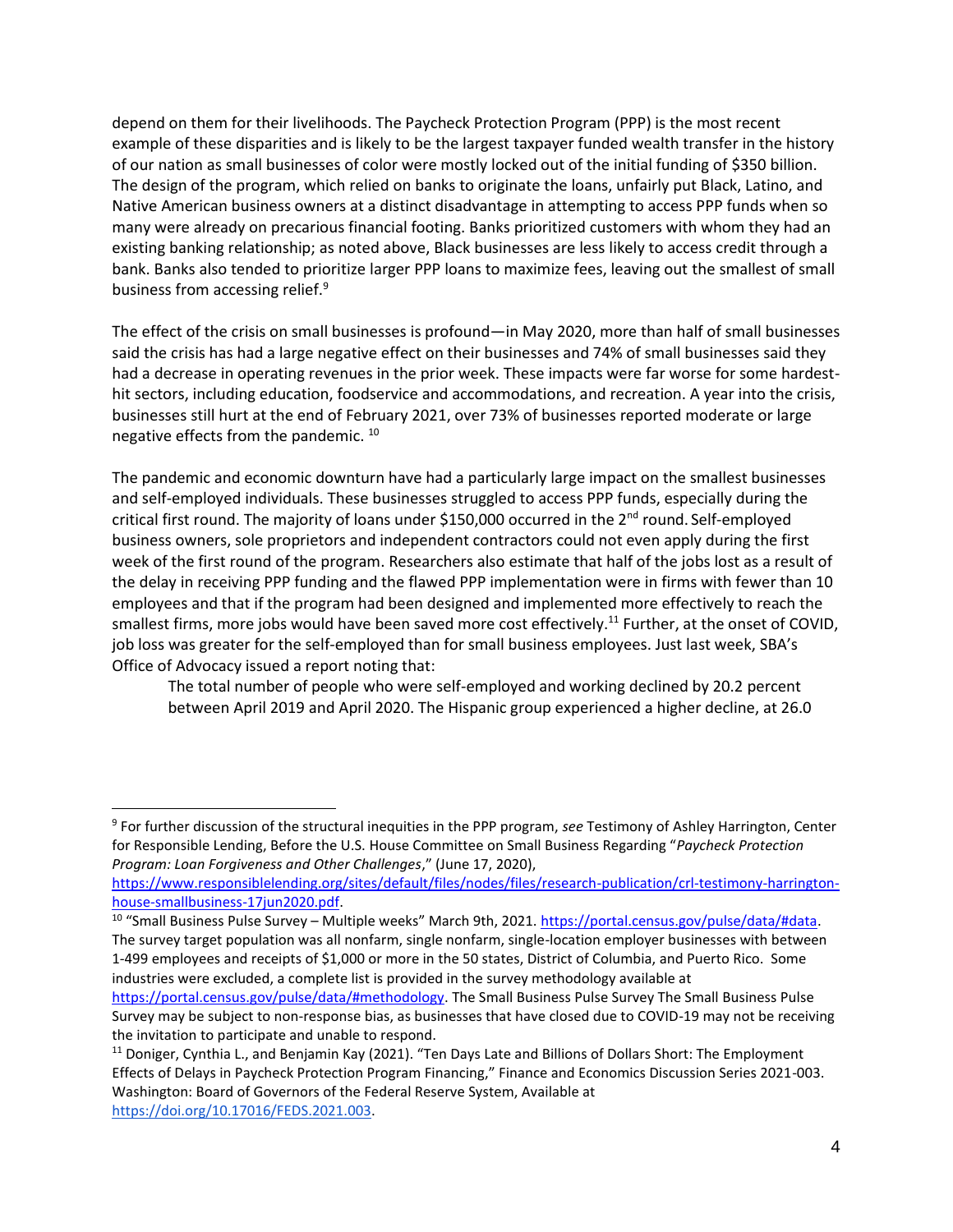percent. The highest declines were experienced by the Asian and Black groups, with a decline of 37.1 percent for the Asian group and 37.6 percent for the Black group.<sup>12</sup>

Currently, the PPP is set to expire on March 31<sup>st</sup> while hundreds of thousands of small businesses have not yet been able to access full relief.

### **1. Ongoing failures to equitably serve the smallest businesses**

In addition to other documented flaws in the PPP, microbusinesses – the vast majority of whom file their business income taxes on IRS Form 1040, Schedule C or Schedule F – have largely received little or no PPP relief, because SBA calculated PPP loan amounts as a percentage of Schedule C or Schedule F taxable "net profit." This means that their loan amount, which is based on their payroll, was calculated after the income they paid themselves was deducted. In December, Congress addressed this issue for Schedule F microbusinesses engaged in farming or ranching by requiring loan amounts to be calculated as a percentage of "gross income" instead of taxable "net profit." This simple change provides a much more realistic measurement of the relief promised under the CARES Act. Recognizing the inequity of making this change so late in the program, Congress appropriately applied it retroactively, allowing farming and ranching microbusinesses that had earlier received inadequate PPP funding to receive this much-needed support. However, no similar provisions were enacted for Schedule C filers.

In the CARES Act, Congress allocated funds to all small businesses, including sole proprietors, independent contractors, and self-employed individuals, and explicitly directed SBA to prioritize businesses owned by socially and economically disadvantaged individuals. The majority of small businesses in America are non-employer businesses (80.5%) and 17.4% have 20 or fewer employees.<sup>13</sup> Further, 95% of all Black-owned businesses and 91% of all Latino-owned businesses are non-employer  $f$ irms. $14$ 

Following calls from over 100 organizations seeking equitable treatment for all microbusinesses.<sup>15</sup> last week SBA implemented this same simple change for Schedule C microbusinesses.<sup>16</sup> As a result, going forward, microbusinesses, sole proprietors, independent contractors, and self-employed individuals filing Schedule C forms will have the opportunity to receive meaningful PPP relief. Congress must act, otherwise, this change will not be applied retroactively, and tens of thousands of businesses will never have access to the relief they need. This will result in an even greater decline in microbusinesses and the employment they provide.

<sup>&</sup>lt;sup>12</sup> Wilmoth, Daniel. March 2021. "The Effects of the COVID-19 Pandemic on Small Businesses." US Small Business Administration, March 2021. Available a[t https://cdn.advocacy.sba.gov/wp-](https://cdn.advocacy.sba.gov/wp-content/uploads/2021/03/02112318/COVID-19-Impact-On-Small-Business.pdf)

[content/uploads/2021/03/02112318/COVID-19-Impact-On-Small-Business.pdf.](https://cdn.advocacy.sba.gov/wp-content/uploads/2021/03/02112318/COVID-19-Impact-On-Small-Business.pdf)

<sup>&</sup>lt;sup>13</sup> "2018 Small Business Profile." Small Business Administration Office of Advocacy, 2018. Available at [https://www.sba.gov/sites/default/files/advocacy/2018-Small-Business-Profiles-](https://www.sba.gov/sites/default/files/advocacy/2018-Small-Business-Profiles-US.pdf?fbclid=IwAR2mlIFIyWGX0RwJtDR6CDT21cpreCyXtS15N2XJgHNlJ7n8SVYKBcxfd7U)

[US.pdf?fbclid=IwAR2mlIFIyWGX0RwJtDR6CDT21cpreCyXtS15N2XJgHNlJ7n8SVYKBcxfd7U.](https://www.sba.gov/sites/default/files/advocacy/2018-Small-Business-Profiles-US.pdf?fbclid=IwAR2mlIFIyWGX0RwJtDR6CDT21cpreCyXtS15N2XJgHNlJ7n8SVYKBcxfd7U)

<sup>14</sup> "Small Business Credit Survey: Report on Nonemployer Firms." Washington, DC: Board of Governors of the Federal Reserve System, 2019[. https://www.fedsmallbusiness.org/medialibrary/fedsmallbusiness/files/2019/sbcs](https://www.fedsmallbusiness.org/medialibrary/fedsmallbusiness/files/2019/sbcs-nonemployer-firms-report-19.pdf)[nonemployer-firms-report-19.pdf.](https://www.fedsmallbusiness.org/medialibrary/fedsmallbusiness/files/2019/sbcs-nonemployer-firms-report-19.pdf)

<sup>15</sup> See: [https://www.responsiblelending.org/sites/default/files/nodes/files/research-publication/coalition-letter-to](https://www.responsiblelending.org/sites/default/files/nodes/files/research-publication/coalition-letter-to-sba-treasuryreqs-for-sched-cfilers-feb2021_0.pdf)[sba-treasuryreqs-for-sched-cfilers-feb2021\\_0.pdf](https://www.responsiblelending.org/sites/default/files/nodes/files/research-publication/coalition-letter-to-sba-treasuryreqs-for-sched-cfilers-feb2021_0.pdf)

<sup>16</sup> See: [https://www.sba.gov/sites/default/files/2021-](https://www.sba.gov/sites/default/files/2021-03/SBA%20PPP%20IFR%20Loan%20Amount%20Calculation%20and%20Eligibility%20%283-3-21%29-508.pdf)

[<sup>03/</sup>SBA%20PPP%20IFR%20Loan%20Amount%20Calculation%20and%20Eligibility%20%283-3-21%29-508.pdf](https://www.sba.gov/sites/default/files/2021-03/SBA%20PPP%20IFR%20Loan%20Amount%20Calculation%20and%20Eligibility%20%283-3-21%29-508.pdf)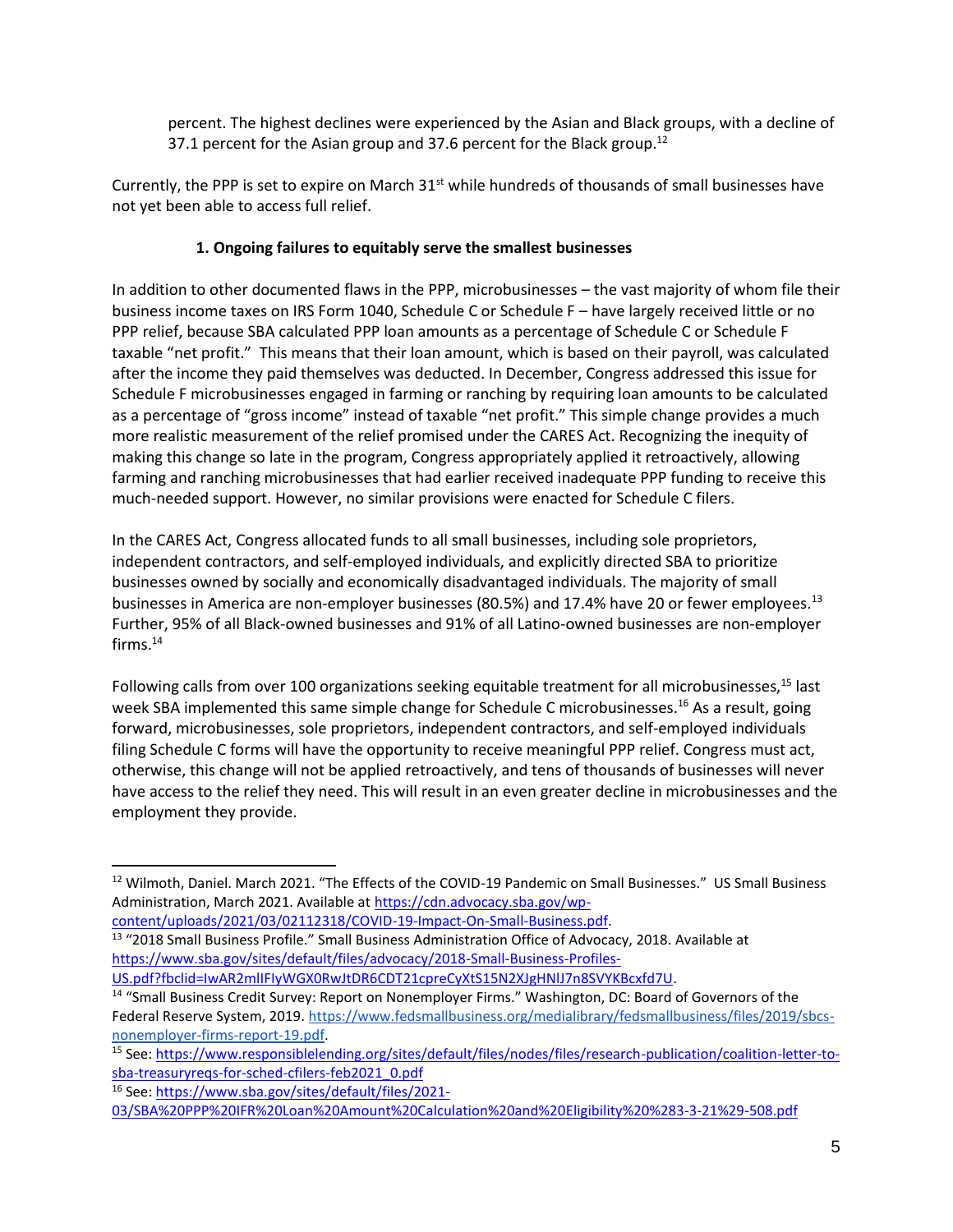#### **Examples of the inequity of failing to provide this change retroactively abound:**

- A Black woman-owned childcare microbusiness in North Carolina received only \$2,750 in PPP funding for a first PPP loan under the old formula; she would be eligible for an additional \$14,456 to support her business if this change were made retroactively.
- A teacher in Chicago who supplemented her income by working as an independent contractor for Lyft received a PPP loan of only \$1,085 under the old formula; if this change is applied retroactively, she would instead be eligible for \$6,336 in needed PPP support.
- A Latino-owned auto repair microbusiness in California with 1 employee (in addition to the owner) received only \$4,680; under the new formula he would be eligible to receive \$23,216 to support his business.

Perhaps most frustrating are the thousands of microbusinesses that have received a PPP loan under the old formula since the program was reopened in January of this year. Absent retroactive application of this change, microbusinesses that received their PPP loan in January or February will not receive this critical increase and will be that much less likely to survive. For example, an Asian American womanowned childcare microbusiness in California received a PPP loan on February 1 for only \$2,302; under the new formula, she would receive \$14,659. Denying her – and all other microbusinesses in this same situation – the critical relief they need to survive is unacceptable.

**It is critical that Congress keep the promise it made in the CARES Act to provide meaningful support to microbusinesses – especially those owned by socially and economically disadvantaged individuals – by codifying the Schedule C change and making it retroactive and ensuring that all microbusinesses receive their fair share of PPP relief. Schedule C filers should be eligible for an increase to their 1st Draw and 2nd Draw PPP loans using the same increase procedures in place for Schedule F filers. The program must also be extended through June 30 to ensure these businesses can actually access the relief.**

### **2. Lack of data and transparency in small business lending**

The PPP also highlighted the dearth of data on small business lending that has been a major obstacle for ensuring equity for decades. An analysis of the SBA's PPP data shows that over three-fourths of the 5.2M loans made in 2020 contained *no demographic information.* Just 9.5% reported proprietor race or ethnicity information, 16.2% reported proprietor gender, and 14.5% reported whether the proprietors were veterans.<sup>17</sup> By collecting such little information, the SBA made it nearly impossible to fully evaluate their own success in extending relief to vulnerable communities. Thus, utilization of other data and surveys, such as those discussed previously, was required to demonstrate that the delivery was clearly inequitable. The limited data masks the lack of equitable investment of taxpayer-supported funds and access to business capital for communities of color and those in rural markets. In fact, in addition to data collection being one of the much-needed improvements to the PPP program, robust data collection is also needed for existing laws enacted to incentivize community investment and job creation through access to business capital. Without publicly available data, it is difficult to prove or disprove, or adequately address, discrimination and inequities in small business lending. Ten years ago, Congress took steps to address this issue through Section 1071 of the Wall Street Reform and Consumer Protection Act, requiring the collection of key data elements, including demographic data, with respect to applications for small business loans. We are pleased that the CFPB is now moving forward

<sup>&</sup>lt;sup>17</sup> CRL analysis of SBA PPP data.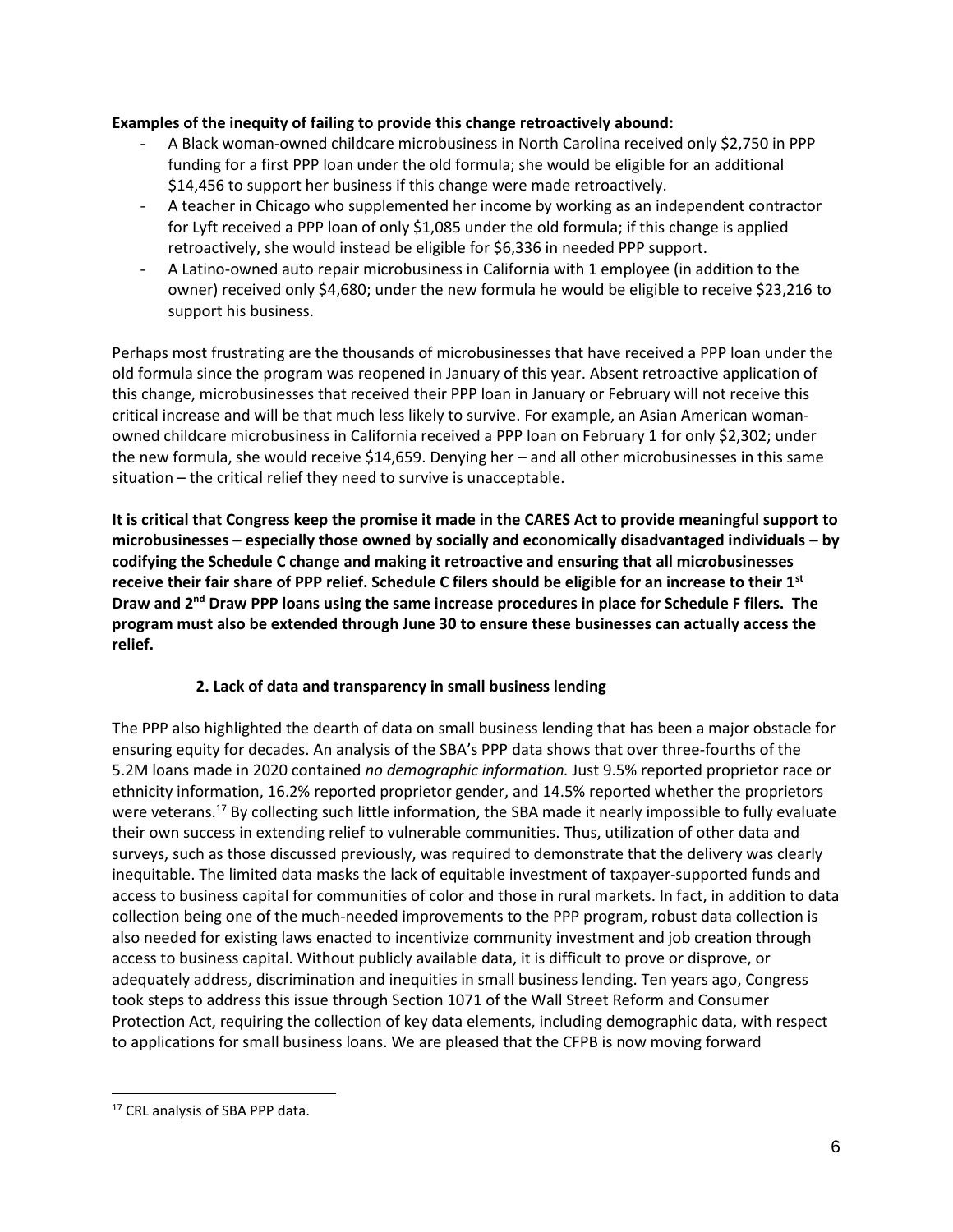implementing section 1071, having convened the SBREFA panel and released a proposed outline. It is essential that the CFPB press forward and complete this rulemaking by the middle of next year.

**Beyond data collection and transparency, it is imperative that SBA, Treasury, CFPB and the prudential regulators establish, monitor, and enforce an affirmative duty to fairly serve all small business borrowers; and establish affordable small business lending goals for all credit providers**. The prudential regulators should require banks covered by CRA to include a robust small business community reinvestment requirement that includes loans approved for small businesses and for business owners where the business credit runs through their personal credit profile. It is critical for equitable small business lending to be considered in CRA evaluations.

## **III. Helping Struggling Homeowners Stay in Their Homes**

Families of color who are hardest hit by COVID-19 are the same families long denied equity in homeownership opportunities.<sup>18</sup> Indeed, there are statistically significant correlations between redlining and susceptibility to COVID-19.<sup>19</sup> The same low-income neighborhoods of color that were intentionally cut off from lending and investment today suffer from reduced wealth, greater poverty, lower life expectancy, and higher incidence of chronic disease that are risk factors for poor outcomes from the coronavirus.<sup>20</sup>

According to the Bureau of Labor Statistics, while the unemployment rate of whites, which peaked at 14% in April, has dropped to 5.6%, the reported unemployment rate of Blacks stands at 9.9% and actually increased in February, even while the economy added over 350,000 new jobs. And a recent report from the Center for Economic and Policy Research demonstrates that BLS' surveys systematically understate the unemployment rate for Blacks relative to whites.<sup>21</sup> Further, the unemployment rate captures only those who are still deemed to be within the labor force and thus misses the decline in workforce participation. That has been especially pronounced for Blacks women and Latinas: there are 9.9% fewer Black women and 8.6% fewer Latinas in the workforce today than at the start of the pandemic.

Not surprisingly given their employment situation, Black and brown families are struggling to make ends meet. The most recent Household Pulse Survey from the Bureau of the Census found that 44% of Blacks and 43% of Hispanics reported that they were finding it difficult to pay their usual household expenses, a rate more than 60% higher than for whites. Moreover, according to a CFPB report, as of December,

<sup>18</sup> *See* Alan Gomez, et al, '*An Unbelievable Chain of Oppression': America's History of Racism Was a Preexisting Condition for COVID-19*, USA Today, Oct. 12, 2020[, https://www.usatoday.com/in-](https://www.usatoday.com/in-depth/news/nation/2020/10/12/coronavirus-deaths-reveal-systemic-racism-united-states/5770952002/)

[depth/news/nation/2020/10/12/coronavirus-deaths-reveal-systemic-racism-united-states/5770952002/;](https://www.usatoday.com/in-depth/news/nation/2020/10/12/coronavirus-deaths-reveal-systemic-racism-united-states/5770952002/) Andre M. Perry, Black Americans Were Forced Into 'Social Distancing' Long Before the Coronavirus, The Brookings Institution (March 20, 2020), [https://www.brookings.edu/blog/the-avenue/2020/03/20/black-americans-were](https://www.brookings.edu/blog/the-avenue/2020/03/20/black-americans-were-forced-into-social-distancing-long-before-the-coronavirus/)[forced-into-social-distancing-long-before-the-coronavirus/.](https://www.brookings.edu/blog/the-avenue/2020/03/20/black-americans-were-forced-into-social-distancing-long-before-the-coronavirus/)

<sup>19</sup> Jason Richardson, Bruce C. Mitchell, Helen C.S. Meier, Emily Lynch, Jad Edlebi, *Redlining and Neighborhood Health*, NCRC, September 2020, [https://ncrc.org/holc-health/.](https://ncrc.org/holc-health/)

<sup>20</sup> *Ibid.* <sup>21</sup> Yixia Cai and Dean Baker (March 2021) *Masking Real Unemployment: The Overall and Racial Impact of Survey Non-Response on Measured Labor Market Outcomes*, Center for Economic and Policy Research, [https://www.ineteconomics.org/research/research-papers/masking-real-unemployment-the-overall-and-racial-](https://www.ineteconomics.org/research/research-papers/masking-real-unemployment-the-overall-and-racial-impact-of-survey-non-response-on-measured-labor-market-outcomes)

[impact-of-survey-non-response-on-measured-labor-market-outcomes.](https://www.ineteconomics.org/research/research-papers/masking-real-unemployment-the-overall-and-racial-impact-of-survey-non-response-on-measured-labor-market-outcomes)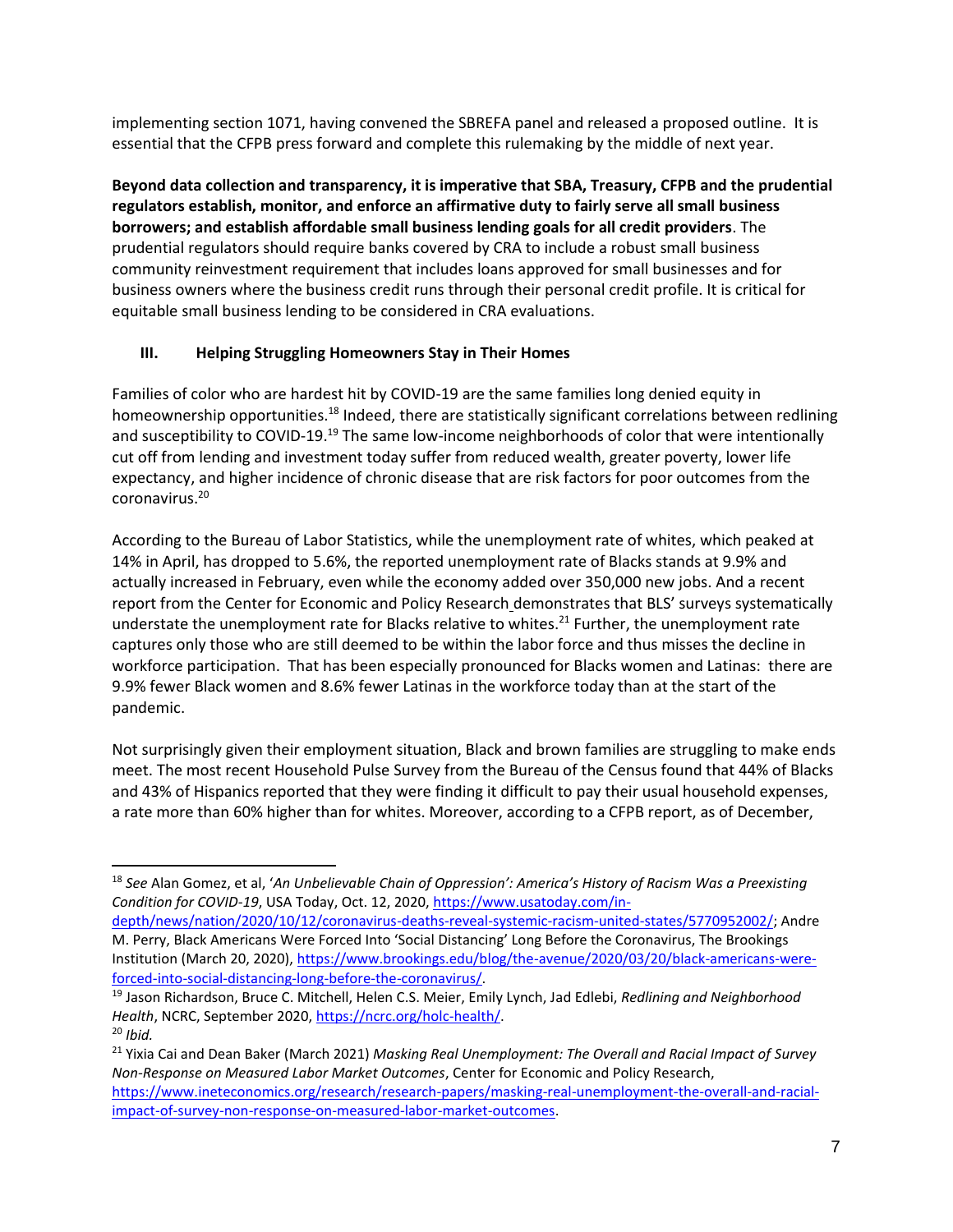almost one in five Black homeowners and one in seven Hispanic homeowners reported being behind on their mortgage compared to only one in twenty white homeowners.<sup>22</sup>

Fortunately, the CARES Act – coupled with actions taken by FHA, FHFA and the GSEs, as well as many private lenders – have provided a lifeline to many struggling homeowners. Under the CARES Act, those with a federally-backed mortgage suffering a COVID-19 related hardship were granted the right to obtain up to 12months of forbearance on their mortgage payments. Many private lenders appear to have extended similar rights to borrowers whose mortgages are not federally backed. And in February, both FHA and FHFA announced that they would allow those who have obtained forbearance to extend forbearance by up to six additional months and that they would extend the CARES Act moratorium on foreclosures, which lasted only six months, through the end of June.

To date, 6.9 million borrowers – 13% of all borrowers – have obtained forbearance. Those in forbearance experienced significant drops in income; indeed, fully 85% received unemployment benefits. Over 60% of those who obtained forbearance have since exited forbearance, leaving 2.7 million borrowers in forbearance as of the end of January. Importantly, a much smaller share of FHA borrowers have been able to exit forbearance.

However, there is a significant number of borrowers who are struggling with their mortgage obligations. There are approximately 500,000 borrowers who are now at least three months past due who are not in forbearance. Many of these borrowers never obtained forbearance in the first place; others exited forbearance but have been unable to resume making their regular payments. Indeed, of those who have exited forbearance, more than one in ten have fallen behind on their mortgages and for FHA borrowers the number is closer to one in five. Moreover, whereas those who were able to exit forbearance last summer have low levels of delinquencies, among those exiting more recently the subsequent delinquency rates have been two to three times higher.

For those still in forbearance, the most significant question is what happens to them once their forbearance period ends. Fortunately, the mortgage market is in a much better position than it was entering the last crisis. The government agencies, led by FHA, as well as FHFA and the GSEs, acted quickly to develop post-forbearance policies to help affected borrowers. As a result, mortgage servicers have much better tools than during the Great Recession to help borrowers struggling to repay.

For federally-backed mortgages, borrowers can exit forbearance and simply resume their regular monthly payments and then repay the arrearages -- that is, the amounts that they would have paid but for the forbearance -- without interest, when they pay off the loan. And borrowers who are not able to resume their regular payments can receive a streamlined loan modification that reduces the monthly payments required. If the borrower needs more payment relief than the streamlined offer provides, they may be eligible for greater payment reduction if they provide income documentation.

In addition, servicer capacity is much greater than during the housing crisis, when few were set up to work with borrowers to obtain a modification. However, servicers may be sorely tested when forbearance comes to an end as upwards of two million borrowers may need assistance in a limited time frame, and execution by large organizations is always a challenge, particularly with something as

 $22$  CFPB, Housing Insecurity and the COVID-19 Pandemic (March 2021), Available at [https://files.consumerfinance.gov/f/documents/cfpb\\_Housing\\_insecurity\\_and\\_the\\_COVID-19\\_pandemic.pdf.](https://files.consumerfinance.gov/f/documents/cfpb_Housing_insecurity_and_the_COVID-19_pandemic.pdf)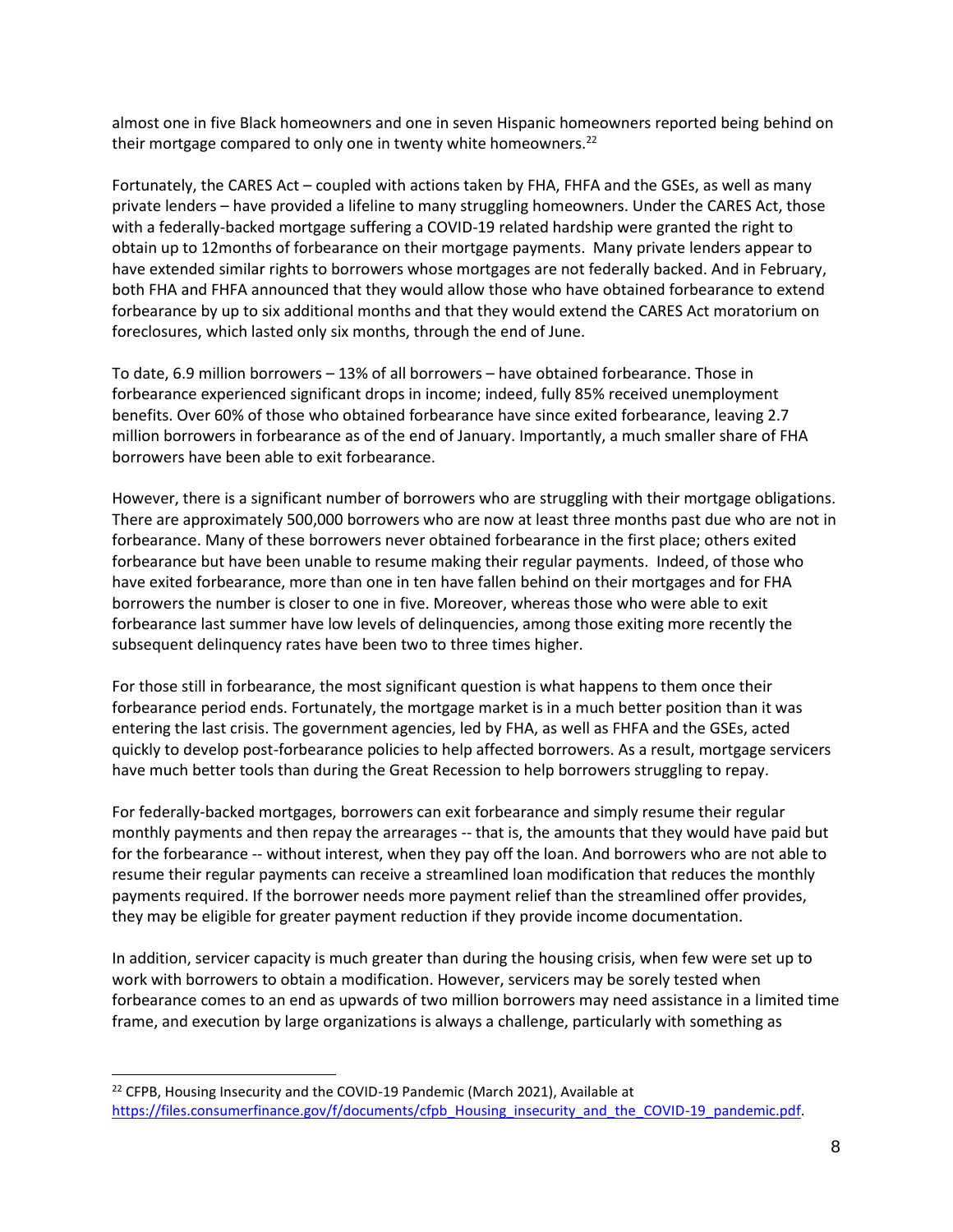complicated, and important, as a mortgage. Housing counselors have reported instances of borrowers not receiving correct information from servicers, and counselors' support will be essential.

Moreover, when forbearance ends there will be many borrowers – especially Black and brown families – who will need further relief if they are not to lose their homes. Even though many borrowers have equity in their houses today, positive equity alone does not prevent homeowners from losing their home to foreclosure; depending on the time period and associated home price appreciation, between 30% and 80% of foreclosed-upon homeowners had positive equity at the time of default.<sup>23</sup>

Foreclosure is costly to society and comes with significant negative after-effects for the household and their neighbors. The average foreclosure costs society between \$51,000 (HUD) and \$70,000 (U.S. Congress Joint Economic Committee) and is borne by the foreclosed-upon household, their neighbors, the lender, and local governments.<sup>24</sup> Foreclosed upon households are likely to move more frequently, less likely to own a home in the future, and some move to neighborhoods with lower incomes and school test scores and are more likely to get divorced.<sup>25</sup> Foreclosed-upon homeowners also suffer from negative physical health consequences resulting in increased incidences of unscheduled hospital visits<sup>26</sup> as well as a range of mental health issues, including depression, anxiety, alcohol use, and even suicide.<sup>27</sup> Unfortunately, foreclosure is also contagious. Studies show that foreclosure reduces the value of neighboring properties by nearly \$15,000 and leads to an additional 0.5 foreclosures in the neighboring area.<sup>28</sup> Foreclosure alternatives (i.e., short sales and deed-in-lieu of foreclosure) and forced sales may be less costly to lenders, but the end result for the homeowner may be equally negative.

As a result, it is incumbent on policymakers at all levels to do everything in their power to reduce the number of needless foreclosures that occur. **Congress should extend the protections that FHFA and FHA provide to private loans, which comprise about 30 percent of the mortgage market**. While many servicers of private loans are voluntarily adopting GSE policies, and forbearance rates for private loans are higher than the market as a whole, some are not providing comparable assistance. In addition, the lack of standardization and specificity in forbearance and post-forbearance terms limits servicers in some cases from offering this relief.<sup>29</sup> Congress should not attempt to spell out these policies in detail in

<sup>23</sup> David Low, *Mortgage Default with Positive Equity,* Working Paper (2018), Andrew F. Haughwout and Ebiere Okah, *Below the Line: Estimates of Negative Equity Among Nonprime Mortgage Borrowers,* Economic Policy Review, Vol. 15, No. 1, pp. 32-43 (2009), and Anthony Pennington-Cross, *Subprime and Prime Mortgages – Loss Distributions*, [FHFA Staff Working Papers](https://ideas.repec.org/s/hfa/wpaper.html) 03-01, Federal Housing Finance Agency (2003).

<sup>24</sup> United States Department of Housing and Urban Development, *Economic Impact Analysis of the FHA Refinance Program for Borrowers in Negative Equity Positions* (2010) and U.S. Congress Joint Economic Committee, *Report of the Joint Economic Committee Congress of the United States on the 2007 Economic Report of the President Together With Minority Views,* U.S. Government Printing Office (2007).

<sup>25</sup> Rebecca Diamond, Adam Guren, and Rose Tan, *The Effects of Foreclosures on Homeowners, Tenants, and Landlords*, Working Paper (2020).

<sup>26</sup> Janet Currie and Erdal Tekin, *Is There a Link between Foreclosure and Health?*, American Economic Journal: Economic Policy, 7 (1): 63-94 (2015).

<sup>27</sup> Alexander C. Tsai, *Home Foreclosure, Health, and Mental Health: A Systematic Review of Individual, Aggregate, and Contextual Associations*." *PLoS ONE* 10(4): e0123182 (2015).

<sup>&</sup>lt;sup>28</sup> Arpit Gupta, *Foreclosure Contagion and the Neighborhood Spillover Effects of Mortgage Defaults*, Journal of Finance *74*, 2249–2301 (2019).

<sup>&</sup>lt;sup>29</sup> Urban Institute (2020), "Why it's Harder to Offer Mortgage Assistance to 3 Million Borrowers with Private Loans". Available at Why It's Harder to Offer Mortgage Assistance to 3 Million Borrowers with Private Loans | [Urban Institute](https://www.urban.org/urban-wire/why-its-harder-offer-mortgage-assistance-3-million-borrowers-private-loans)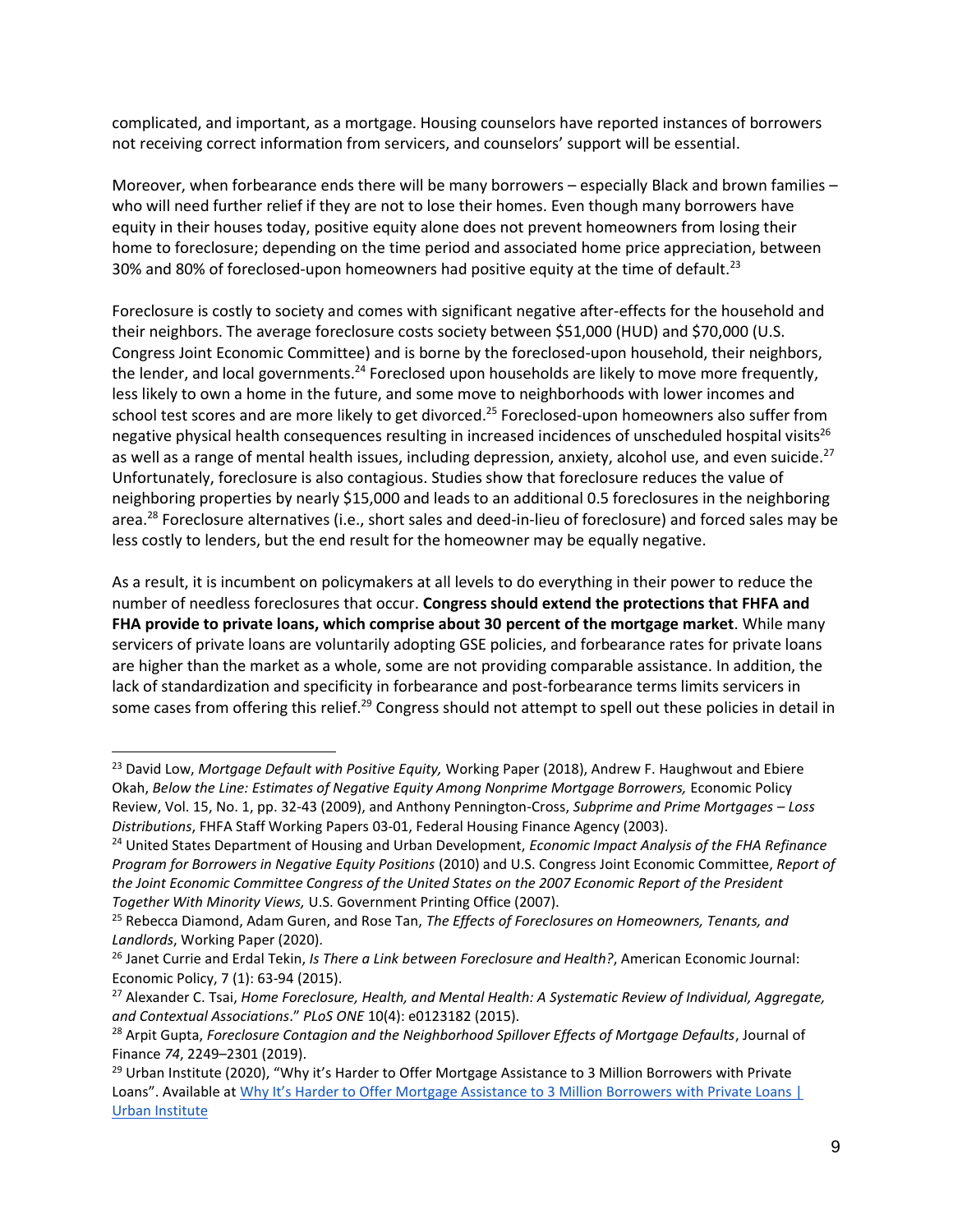legislation since government policies change as policymakers adjust as circumstances do and in accord with lessons learned.

Therefore, Congress should simply require private loans to adopt the foreclosure moratorium and forbearance policies offered by one of the GSEs or FHA, as well to mirror the federally-backed loans in providing a post-forbearance solution that does not increase borrowers' monthly payments. In addition, Congress should provide servicers of private-label securities a safe harbor from investor lawsuits when they follow these provisions.

Additionally, the \$10 billion dollar Homeowner Assistance Fund is a critical component of the American Rescue Plan bill. It will help protect struggling homeowners and communities by preventing avoidable foreclosures, evictions, and utility shut offs. The Fund would provide a flexible source of federal aid to housing finance agencies to help people who have experienced COVID-19 hardships maintain their housing payments so they can stay in their homes. A critical lesson of the Great Recession is that the communities most impacted need aggressive, targeted, early intervention. **Once the Homeowner Assistance Fund is enacted, the Department of Treasury must ensure an equitable distribution of funding to ensure the families hardest hit by the COVID crisis – Black and brown families – are able to access relief.**

#### **Consumer Financial Protection Bureau**

First, if Congress doesn't enact the 120-day foreclosure pause, CFPB should require it using its RESPA authority. Second, if Congress doesn't require private loans to follow federally-backed requirements after forbearance, CFPB should prohibit servicers from requiring borrowers to repay their arrearages from COVID-related forbearance without first evaluating the borrower for all loss mitigation options the borrower is eligible for. Third, CFPB should facilitate servicers offering streamlined payment reduction modifications to borrowers who indicate that they cannot afford their previous monthly payments, as it did with its interim final rule on deferrals and partial claims, with appropriate consumer protections. Fourth, CFPB should supervise servicer conduct when transitioning borrowers out of forbearance and take appropriate action against servicers who revert to previous bad practices. Fifth, CFPB should continue its good work providing information to borrowers to explain their options in dealing with COVID-19 hardships, and in particular it should provide outreach to borrowers who are delinquent but not in forbearance. Finally, CFPB should help servicers in conducting effective communications with their borrowers by establishing best practices for servicer communications, including websites and emails.

#### **Federal Housing Finance Agency**

The modification provided by the GSEs, called the Flex Mod, is commendable. It is streamlined for borrowers 90 days or more delinquent, which reduces frictions and increases take-up rates, and provides substantial payment relief for borrowers with loan-to-value (LTV) ratios above 80%. When the Flex Mod was developed, the expectation was that if there were another crisis, it would look like the last one and housing values would fall, which would push up borrowers' LTVs over 80% and most would get this payment relief. However, the current crisis is accompanied by continued rapid house price appreciation in many communities, and so roughly 75 percent of GSE borrowers exiting forbearance will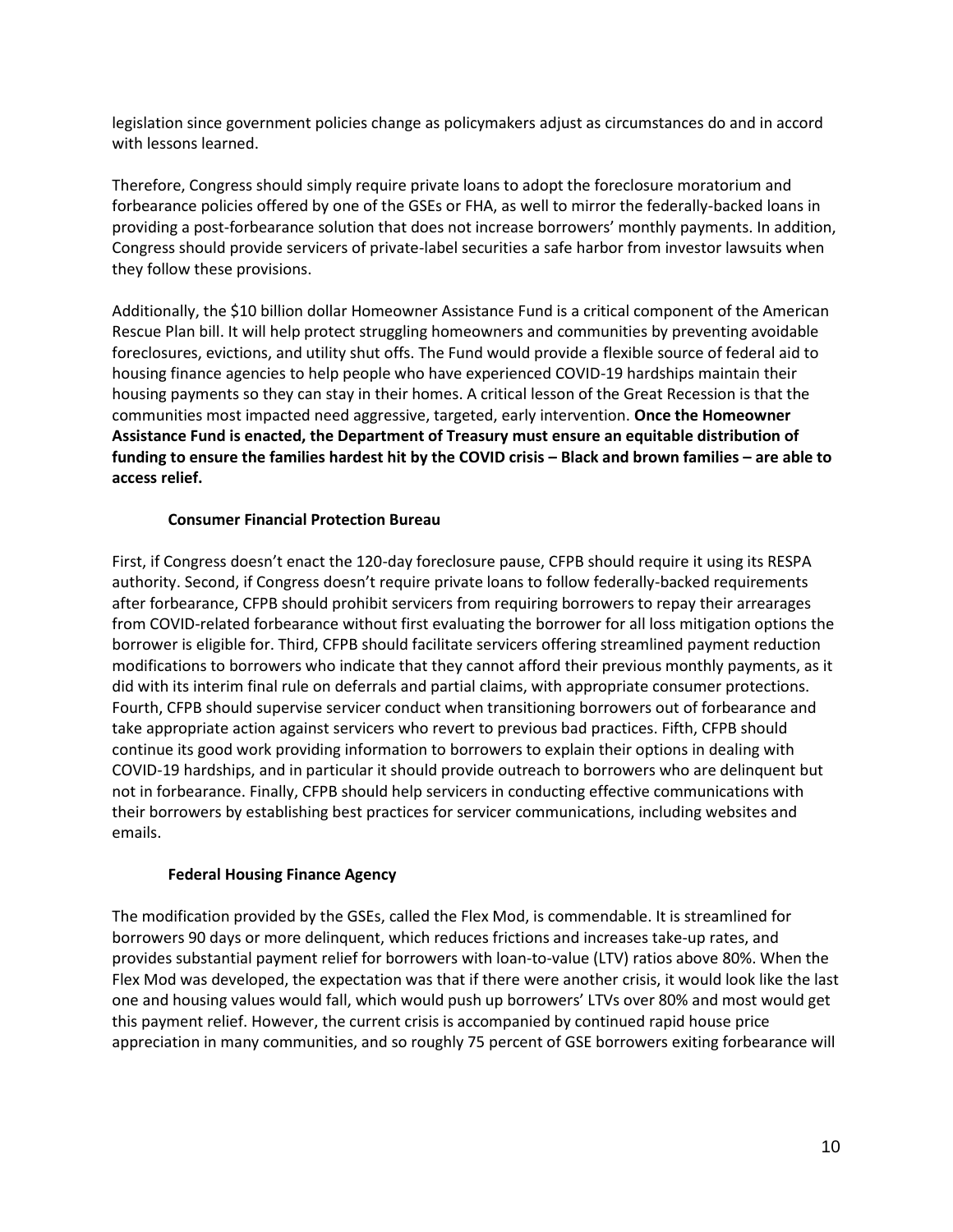have LTVs **below** 80 percent.<sup>30</sup> As a result, the only modification step these borrowers are eligible for under the Flex Mod is extension of the mortgage term to 40 years. The GSEs target 20 percent reduction in principal and interest (P&I) payments, which equates to about a 14 percent reduction in the overall monthly payment. After receiving the term extension, some borrowers below 80% LTV will receive this level of payment relief, but some others will not, depending largely on how old the loan was. However, even if they receive this amount of payment relief, it will not be enough for many borrowers given the economic dislocations they face and they will lose their house to foreclosure, or in the best case, through a forced sale.

The GSEs should target a higher level of payment reduction with their Flex Mod, providing a 25% or 30% reduction in the P&I payments. For their below 80% LTV borrowers, the GSEs should reduce the interest rate as much as necessary to reach the target, although no lower than the market interest rate, or simply provide the market interest rate as they do with their above 80% LTV borrowers. The GSEs and wealthier borrowers benefit from current low mortgage rates, which is in significant part due to Federal Reserve purchases of their MBS, and these benefits should be shared with the GSEs' most distressed borrowers. The 20% P&I target for reductions should be compared with the FHA-HAMP target of a 20% reduction in the full monthly payment, which equates to a 31% reduction in P&I for the average borrower in forbearance with a Government-backed mortgage. Greater payment relief would also bring the Flex Mod payment reduction target closer to that offered by private modifications; those offered by Chase in the 2011-2014 period targeted a 30% P&I reduction.<sup>31</sup>

Second, the GSEs should provide streamlined refinances for low-wealth borrowers. Especially now, during the COVID-19 crisis and at a time of historic low interest rates, more borrowers should be able to benefit from the current refinance boom to save money on their mortgage payment. Unfortunately, the refinance surge is not reaching lower-income, lower-wealth, or Black and Hispanic families adequately, particularly borrowers with smaller loan balances.<sup>32</sup> Refinance activity for higher FICO borrowers accelerated significantly in 2020, boosting the average FICO score for GSE refinances to 775, well above credit scores for communities of color due to less family wealth.<sup>33</sup>

At a time that the Federal Reserve is purchasing \$40 billion in agency mortgage-backed securities per month to help reduce the cost of buying or refinancing a home and to stimulate the economy, FHFA and the GSEs should ensure rate term refinances are more available, not more costly, for lower-income, Black, or Hispanic families who would benefit greatly from the savings on their mortgage payment. We urge the GSEs to create a streamline refinance program to ensure that affordable refinances are more accessible to borrowers, particularly borrowers of color. By doing so, the GSEs would be taking a positive step toward helping the Federal Reserve undo the disproportionate benefits of monetary policy that

<sup>33</sup> Urban Institute[,](https://www.urban.org/sites/default/files/publication/103746/housing-finance-at-a-glance-a-monthly-chartbook-february-2021_0.pdf) Housing Finance At a Glance: A Monthly Chartbook (February 2021),

<sup>&</sup>lt;sup>30</sup> Black Knight [\(https://cdn.blackknightinc.com/wp-content/uploads/2020/10/BKI\\_MM\\_Aug2020\\_Report.pdf\)](https://cdn.blackknightinc.com/wp-content/uploads/2020/10/BKI_MM_Aug2020_Report.pdf) indicates that 84% of homeowners with a GSE-backed mortgage have a current CLTV below 80%. After capitalizing arrearages, roughly 75% of homeowners with a GSE-backed mortgage have a current CLTV below 80%. <sup>31</sup> Peter Ganong and Pascal Noel, *Liquidity Versus Wealth in Household Debt Obligations: Evidence from Housing* 

*Policy in the Great Recession*, American Economic Review, 110(10): 3100-3138 (2020).

<sup>32</sup> Sumit Agarwal, Souphala Chomsisengphet, Hua Kiefer, Leonard C. Kiefer, and Paolina C. Medina, *Inequality During the COVID-19 Pandemic: The Case of Savings from Mortgage Refinancing*, Working Paper (2020) and Kristopher Gerardi, Paul Willen, and David Hao Zhang, *Mortgage Prepayment, Race, and Monetary Policy*, Working Paper 20-7. Boston: Federal Reserve Bank of Boston (2020).

[https://www.urban.org/sites/default/files/publication/103746/housing-finance-at-a-glance-a-monthly-chartbook](https://www.urban.org/sites/default/files/publication/103746/housing-finance-at-a-glance-a-monthly-chartbook-february-2021_0.pdf)february-2021 0.pdf. See pages 17 and 23.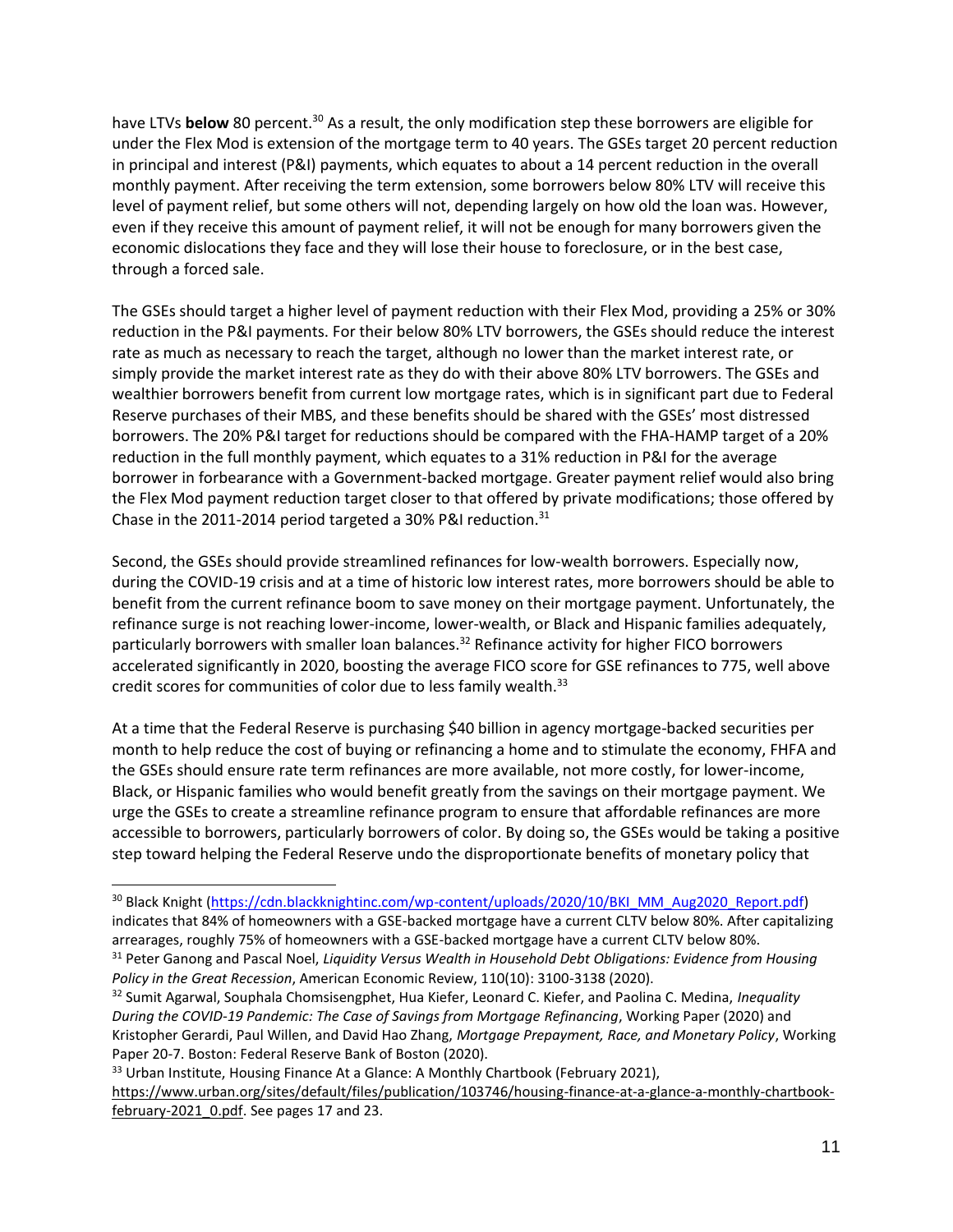accrue to the wealthy. Moreover, the GSEs should not charge any LLPAs on a streamline refinance, as LLPAs were already paid at purchase.

## **Federal Housing Administration**

FHA acted quickly as the economic effects of the pandemic began to be felt to create its COVID-19 home retention options. Its waterfall of post-forbearance options is significantly more streamlined than FHA's standard waterfall, and therefore can accommodate the hundreds of thousands of FHA borrowers all needing assistance in a compressed time frame to help them remain in their homes. HUD should be commended for its swift and effective action. However, given the stakes involved for FHA borrowers, their families' futures, and the neighborhoods in which they live, it is worth continuing to evaluate the FHA COVID waterfall to determine whether further improvements could provide greater payment relief to borrowers and permit more to qualify for modifications, while taking into account any effects on the MMIF.

# *IV. Protecting Student Borrowers*

In the past decade, the higher education landscape has become significantly more perilous for student borrowers. When state legislatures began to tighten their belts in the wake of the Great Recession, investments in public colleges and universities began to decline.<sup>34</sup> In response, public colleges and universities raised tuition, and cut student services.<sup>35</sup> As states slashed budgets and schools raised the cost of a degree, families experienced massive wealth declines from a sinking economy.<sup>36</sup> With foreclosures, job loss, and downturns in the market fracturing family balance sheets, an entire generation of students needed to borrow more than ever before to attend college.

Historically, access to higher education has been dramatically unequal.<sup>37</sup> This pattern persists today as African American and Latino students struggle to fund their college experiences due to the effects of compounding wealth and educational inequities rooted in discrimination. Too often, these students are preyed upon by poor quality for-profit institutions that fail to provide reliable educational benefits.<sup>38</sup> As a result, students of color accumulate high levels of unsustainable debt.

The growth of outstanding student loan debt over the last decade has been staggering. Today, more than 44 million people carry over \$1.7 trillion of outstanding student loan debt, an amount that exceeds

<sup>34</sup> Mitchell, M.; Leachman, M.; & Masterson, K. 2016. Funding Down, Tuition Up: State Cuts to Higher Education Threaten Quality and Affordability at Public Colleges. *Center on Budget and Policy Priorities*. Available at [https://www.cbpp.org/sites/default/files/atoms/files/5-19-16sfp.pdf.](https://www.cbpp.org/sites/default/files/atoms/files/5-19-16sfp.pdf)

<sup>35</sup> *Ibid.*

<sup>36</sup> Center for Responsible Lending. August 2013. *2013 Update: The Spillover Effects of Foreclosures*. Available at https:// [www.responsiblelending.org/sites/default/files/nodes/files/research-publication/2013-crl-research](http://www.responsiblelending.org/sites/default/files/nodes/files/research-publication/2013-crl-research-update-foreclosurespillover-effects-final-aug-19-docx.pdf)[update-foreclosurespillover-effects-final-aug-19-docx.pdf.](http://www.responsiblelending.org/sites/default/files/nodes/files/research-publication/2013-crl-research-update-foreclosurespillover-effects-final-aug-19-docx.pdf)

<sup>&</sup>lt;sup>37</sup> Center for Responsible Lending, UnidosUS, the National Association for the Advancement of Colored People, the National Urban League, and the Leadership Conference Education Fund. September 2019. Quicksand: Borrowers of Color and the Student Debt Crisis. Available at

[https://www.responsiblelending.org/sites/default/files/nodes/files/research-publication/crl-quicksand-student](https://www.responsiblelending.org/sites/default/files/nodes/files/research-publication/crl-quicksand-student-debt-crisis-jul2019.pdf)[debt-crisis-jul2019.pdf.](https://www.responsiblelending.org/sites/default/files/nodes/files/research-publication/crl-quicksand-student-debt-crisis-jul2019.pdf)

<sup>38</sup> McMillan Cottom, T. 2017. *Lower Ed: The Troubling Rise of For-Profit Colleges in the New Economy*. New York: The New Press.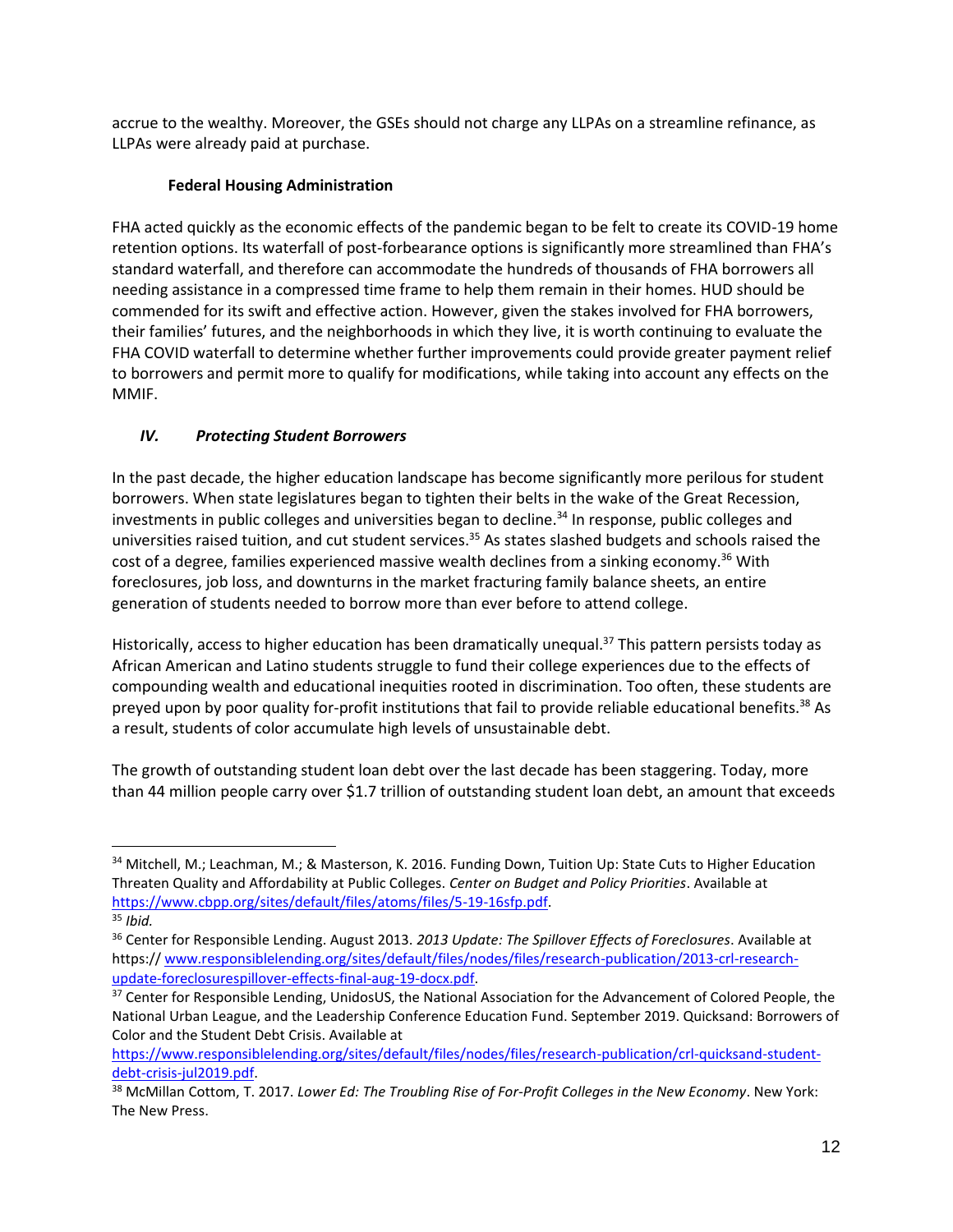all other types of non-mortgage loan debt. $39$  In recent years, more than two out of three graduates borrow federal student loan debt to finance their education.<sup>40</sup> This phenomenon is especially concerning for communities of color, as the existing wealth gap makes the burden of student loan debt particularly heavy for African American and Latino communities.<sup>41</sup> While the student loan portfolio is primarily federal, the private student loan market is large and growing rapidly. The market now stands at almost \$130 billion and has been growing quickly over the last five years after a decline after the Great Recession.<sup>42</sup> In 2015 – 2016, 5% of undergraduates utilized private education loans to fund their education, and most of this group did not maximize available federal aid.<sup>43</sup>

Private student loans are generally risky and inferior from a consumer protection standpoint compared to federal student loans. Private student loan borrowers are unable to access such options as guaranteed income-based repayment and loan forgiveness plans, assistance for getting out of default and discharges for disability or death. Since both federal and private student loans are much more difficult to discharge in bankruptcy than other kinds of debt, these protections are crucial.<sup>44</sup> Additionally, consumer protection advocates have identified troubling practices in private student loan servicing and origination, revealing that the industry is plagued by poor customer service, breaches of contract, and even possible violations of the law.<sup>45</sup>

In the worst cases, some institutions such as for-profit colleges, in cooperation with financial institutions, make harmful private loans to their students.<sup>46</sup> These loans deserve particular attention.<sup>47</sup> As indicated by CFPB lawsuits against Corinthian Colleges and ITT Tech, the private student loan programs created by for-profit colleges in concert with lenders and other third parties after the credit market constricted were often based on deception and other illegal practices.<sup>48</sup> These lawsuits allege that these for-profit institutions "lured tens of thousands of students into taking out private loans to cover expensive tuition costs by advertising bogus job prospects and career services [and] then used illegal debt collection tactics to strong-arm students into paying back those loans while still in school."49 Similar programs may still be making loans with very high default rates.

<sup>39</sup> Board of Governors of the Federal Reserve System. January 2021. *Consumer Credit – G.19*. Available at [https://www.federalreserve.gov/releases/g19/current/default.htm.](https://www.federalreserve.gov/releases/g19/current/default.htm)

<sup>40</sup> Center for Responsible Lending et. al. September 2019.

<sup>41</sup> *Ibid.*

<sup>42</sup> Kaufman, B. 2020, April 30. "Private Student Loans: New Report Sheds Light on the Need for Borrower Protection in an Opaque \$130 Billion Market." *Student Borrower Protection Center*. Available at [https://protectborrowers.org/130-billion-psl-market/.](https://protectborrowers.org/130-billion-psl-market/) 

<sup>43</sup> The Institute for College Access & Success. April 2019. *Private Student Loans: Facts and Trends*. Available at [https://ticas.org/wp-content/uploads/2019/08/pl\\_facts\\_trends.pdf.](https://ticas.org/wp-content/uploads/2019/08/pl_facts_trends.pdf)

<sup>44</sup> The Institute for College Access & Success April 2019.

<sup>45</sup> Consumer Financial Protection Bureau. 2015, June 18. *CFPB Finds 90 Percent of Private Student Loan Borrowers Who Applied for Co-Signer Release Were Rejected*. Available at [https://www.consumerfinance.gov/about](https://www.consumerfinance.gov/about-us/newsroom/cfpb-finds-90-percent-of-private-student-loan-borrowers-who-applied-for-co-signer-release-were-rejected/)[us/newsroom/cfpb-finds-90-percent-of-private-student-loan-borrowers-who-applied-for-co-signer-release-were](https://www.consumerfinance.gov/about-us/newsroom/cfpb-finds-90-percent-of-private-student-loan-borrowers-who-applied-for-co-signer-release-were-rejected/)[rejected/.](https://www.consumerfinance.gov/about-us/newsroom/cfpb-finds-90-percent-of-private-student-loan-borrowers-who-applied-for-co-signer-release-were-rejected/) 

<sup>46</sup> Student Borrower Protection Center. July 2020. *Shadow Student Debt*. Available at [https://protectborrowers.org/wp-content/uploads/2020/12/Shadow-Student-Debt.pdf.](https://protectborrowers.org/wp-content/uploads/2020/12/Shadow-Student-Debt.pdf)

<sup>47</sup> Student Borrower Protection Center July 2020.

<sup>48</sup> Consumer Financial Protection Bureau. 2015, October 28. *CFPB Wins Default Judgment Against Corinthian Colleges for Engaging in a Predatory Lending Scheme*. Available at [https://www.consumerfinance.gov/about](https://www.consumerfinance.gov/about-us/newsroom/cfpb-wins-default-judgment-against-corinthian-colleges-for-engaging-in-a-predatory-lending-scheme/)[us/newsroom/cfpb-wins-default-judgment-against-corinthian-colleges-for-engaging-in-a-predatory-lending](https://www.consumerfinance.gov/about-us/newsroom/cfpb-wins-default-judgment-against-corinthian-colleges-for-engaging-in-a-predatory-lending-scheme/)[scheme/.](https://www.consumerfinance.gov/about-us/newsroom/cfpb-wins-default-judgment-against-corinthian-colleges-for-engaging-in-a-predatory-lending-scheme/)

<sup>49</sup> *Ibid.*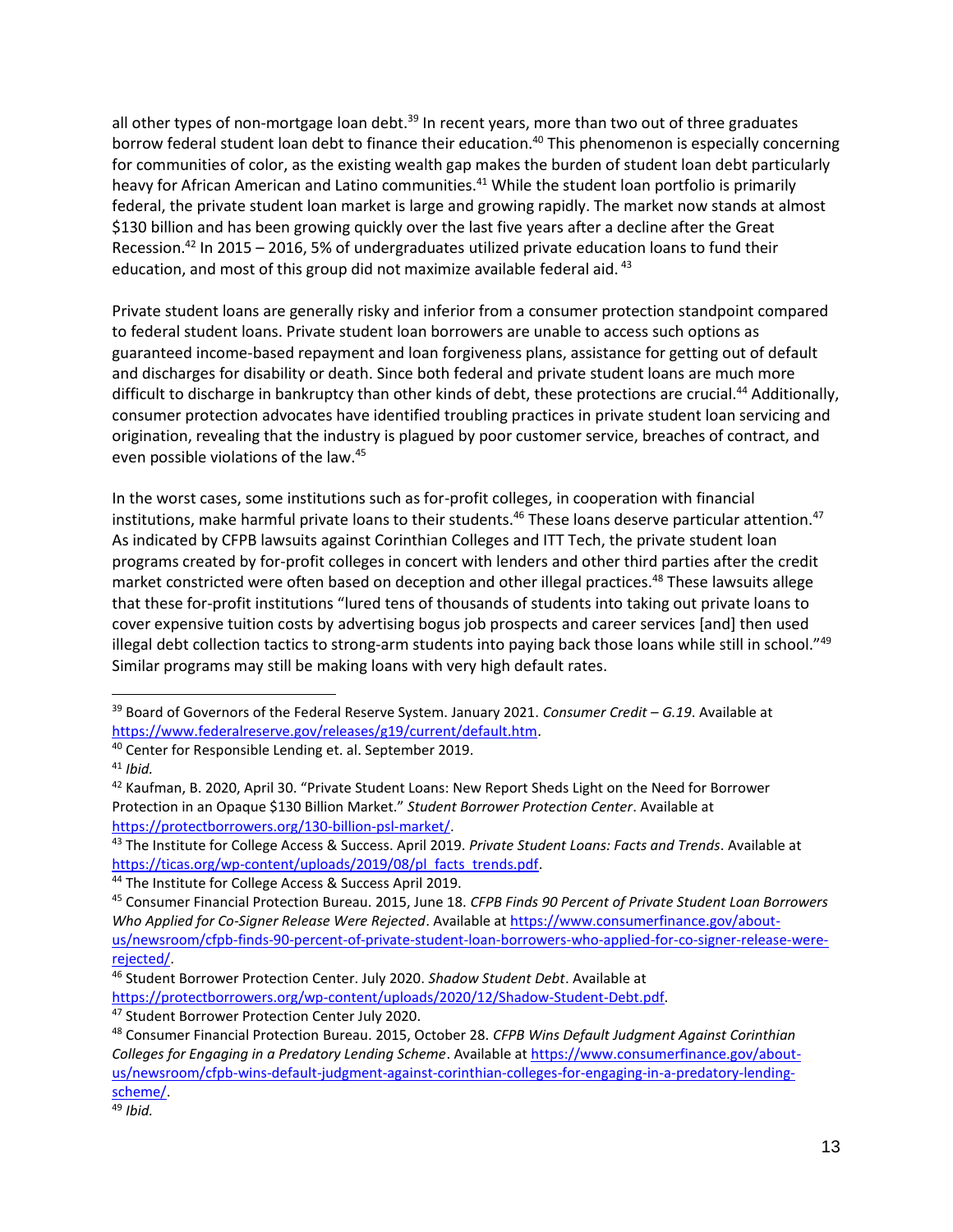Congress instructed the Consumer Financial Protection Bureau to pay special attention to private loans precisely because they have a problematic history of causing long-term financial distress to borrowers. Furthermore, private student loans lack the public reporting requirements that other consumer products often have, making oversight even more crucial.<sup>50</sup> In the early 2000s, private student loans followed a path similar to mortgage lending, and loans were made using questionable underwriting, trapping borrowers in unaffordable debt. Securitization led to mushrooming growth of questionably underwritten, variable- and high-interest-rate loans, which suffered high default rates after the economy crashed. Many borrowers today suffer from the loans made before the market corrected.

#### *A. Loan servicers are not helping borrowers manage their student debt*

It has long been clear that student loan servicers have consistently failed to fulfill their obligations, engaging in a variety of abusive practices that have long-term negative consequences for borrowers.<sup>51</sup> Audits and borrower complaints have shown that servicers are failing to fulfill these obligations consistently, resulting in long-term negative consequences for borrowers who usually do not have a choice in who is servicing their loans.<sup>52</sup> Indeed, from the time the Consumer Financial Protection Bureau (CFPB) began taking complaints about student lending in late 2011 until February 2017, there were tens of thousands of complaints about loan servicers.<sup>53</sup> Other federal agencies have reported on poor servicing practices as well. An audit conducted by the US Office of the Inspector General found that, from 2015 – 2017, Federal Student Aid rarely enforced servicer compliance with their contracts and did not follow policy when evaluating servicer performance.<sup>54</sup> The failure of servicers to do their job contributes to the growing debt burden as their practices result in unnecessarily longer and larger debt loads.

Recently, concerns have also been raised that servicers are providing access to affordable income-driven repayment in an unequal way, with a disproportionate impact by race and sex.<sup>55</sup> Borrowers of color are also more likely than their white peers to experience servicer misrepresentation.<sup>56</sup> First, historical

[https://www2.ed.gov/about/offices/list/oig/auditreports/fy2019/a05q0008.pdf.](https://www2.ed.gov/about/offices/list/oig/auditreports/fy2019/a05q0008.pdf)

<sup>50</sup> Kaufman 2020.

<sup>51</sup> Center for Responsible Lending. September 2019*. Testimony of Ashley C. Harrington Before the United States House Committee on Financial Services: A \$1.5 Trillion Crisis: Protecting Student Borrowers and Holding Student Loan Servicers Accountable*. Available at https://financialservices.house.gov/uploadedfiles/hhrg-116-ba00-wstateharringtona-20190910.pdf.

<sup>52</sup> Consumer Financial Protection Bureau. 2017, April 25. CFPB Monthly Snapshot Spotlights Student Loan Complaints. Available at [https://www.consumerfinance.gov/about-us/newsroom/cfpb-monthly-snapshot](https://www.consumerfinance.gov/about-us/newsroom/cfpb-monthly-snapshot-spotlights-student-loan-complaints/)[spotlights-student-loan-complaints/.](https://www.consumerfinance.gov/about-us/newsroom/cfpb-monthly-snapshot-spotlights-student-loan-complaints/)

<sup>53</sup> *Ibid.*

<sup>54</sup> U.S. Department of Education Office of the Inspector General. 2019, February 12. *Federal Student Aid: Additional Actions Needed to Mitigate the Risk of Servicer Noncompliance with Requirements for Servicing Federally Held Student Loans* (ED-OIG/A05Q0008). Available at

<sup>&</sup>lt;sup>55</sup> Center for Responsible Lending, Student Borrower Protection Center, Lawyers' Committee for Civil Rights Under Law, National Association for the Advancement of Colored People, Southeast Asia Resource Action Center, Leadership Conference on Civil & Human Rights, & UnidosUS. 2019, June 3. *Letter to Director Kraninger*. Available a[t https://www.responsiblelending.org/sites/default/files/nodes/files/research-publication/crl-cfpb-civilrights](https://www.responsiblelending.org/sites/default/files/nodes/files/research-publication/crl-cfpb-civilrights-jun2019.pdf)[jun2019.pdf.](https://www.responsiblelending.org/sites/default/files/nodes/files/research-publication/crl-cfpb-civilrights-jun2019.pdf)

<sup>&</sup>lt;sup>56</sup> Douglas-Gabriel, D. 2017, April 14. "Government watchdog investigating discrimination in student loan servicing." *The Washington Post*. Available at [https://www.washingtonpost.com/news/grade](https://www.washingtonpost.com/news/grade-point/wp/2017/04/14/government-watchdog-investigating-discrimination-in-student-loan-servicing/)[point/wp/2017/04/14/government-watchdog-investigating-discrimination-in-student-loan-servicing/.](https://www.washingtonpost.com/news/grade-point/wp/2017/04/14/government-watchdog-investigating-discrimination-in-student-loan-servicing/)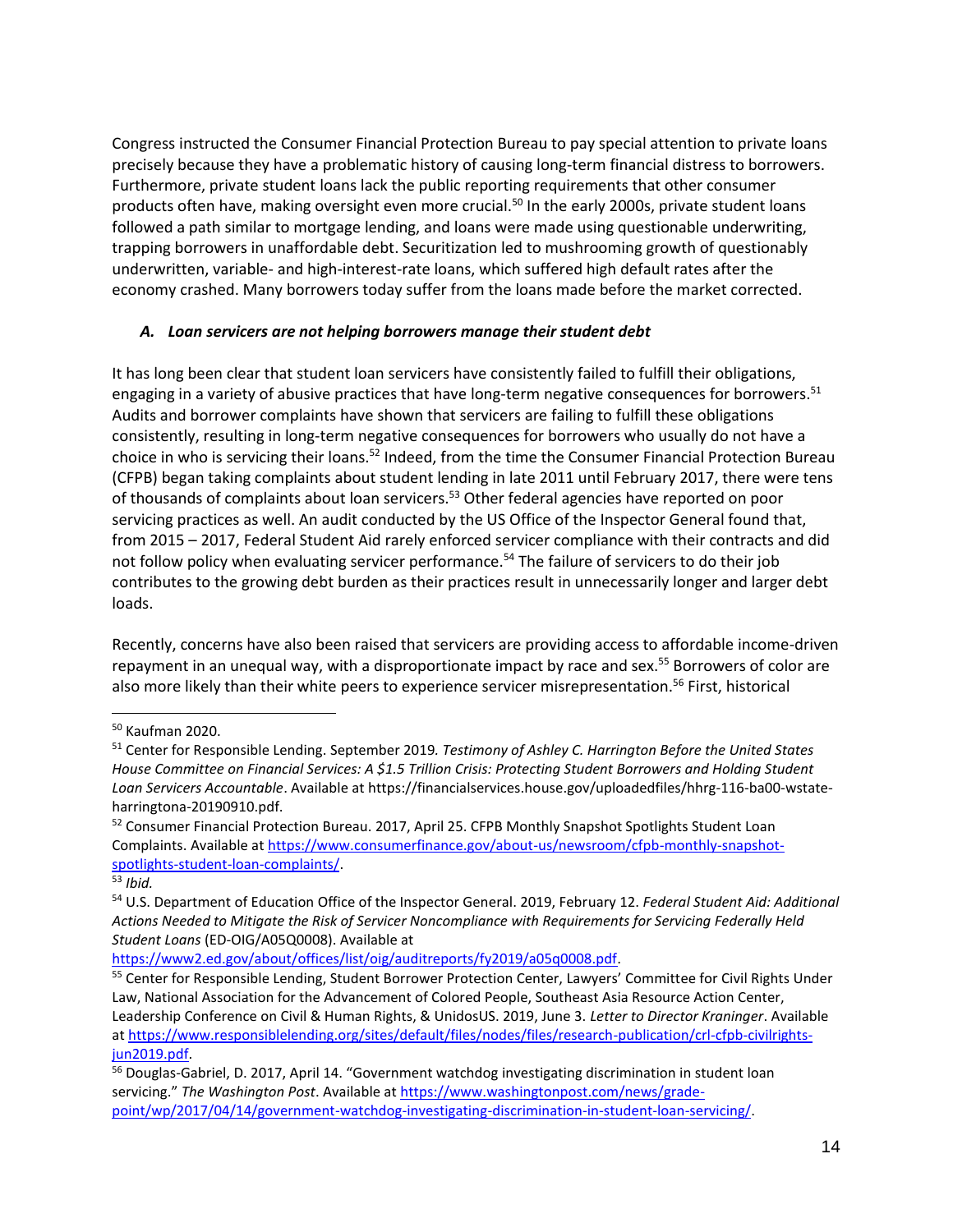practices preventing inter-generational wealth building mean that borrowers of color graduate with more student loan debt.<sup>57</sup> Second, the over-representation of students of color in the student bodies of predatory, for-profit schools and ongoing workplace discrimination mean that borrowers of color are more likely to struggle with repayment of those loans.<sup>58</sup> Servicer misrepresentations increase the costs of those loans and erect yet another barrier to wealth building, perpetuating the cycle.

Servicing failures and abuses have continued during the current pandemic and extend to both private and federal loans. The CFPB recently noted numerous instances of servicers providing inaccurate information, misallocating payments, and generally failed to respond to their customers.<sup>59</sup> Protections and relief programs for private student loan borrowers have also been sparse and inadequate.

Unfair and substandard servicing practices also open the door to scammers purporting to advise borrowers about their options and mislead them into thinking they need to pay large upfront fees to enroll in free income-driven repayment plans or to consolidate their loans. State attorneys general and the CFPB have sued fraudsters taking advantage of borrowers – but the practice will continue to flourish as long as student loan servicers fail to adequately communicate with and assist borrowers.<sup>60</sup> This is a particular concern during the current pandemic and Congress rightfully took steps to address this last year, but strong oversight and enforcement is still crucial to ensuring student borrowers aren't preyed upon. As long as the Department of Education relies on private financial services companies to handle borrowers' student loan accounts, the regulation of these companies' practices will fall to the Financial Services Committee and legislation protecting student borrowers will be essential.

## *B. Other forms of risky private education debt are emerging*

While about 90% of student loan debt is held by the federal government, the reliance on debt to finance higher education has attracted private investors and new private debt models continue to emerge. One prominent effort to enter the student loan space is income-share agreements (ISAs), which have emerged recently as a private alternative to federal student loans. An ISA is an arrangement between a student and a school in which the school provides education to the student at no upfront cost; in exchange, the student agrees to pay back a percentage of their post-graduate income. This model has the benefit of tying future payments to income, though federal loans offer income-driven repayment plans to do the same.

<sup>57</sup> Center for Responsible Lending. September 2019*. Testimony of Ashley C. Harrington Before the United States House Committee on Financial Services: A \$1.5 Trillion Crisis: Protecting Student Borrowers and Holding Student Loan Servicers Accountable*. Available at https://financialservices.house.gov/uploadedfiles/hhrg-116-ba00-wstateharringtona-20190910.pdf.

<sup>58</sup> McMillan Cottom, T. 2017. *Lower Ed: The Troubling Rise of For-Profit Colleges in the New Economy*. New York: The New Press.

<sup>59</sup> Consumer Financial Protection Bureau. October 2020. *Annual Report of the CFPB Private Education Loan Ombudsman*. Available a[t https://files.consumerfinance.gov/f/documents/cfpb\\_annual-report\\_private-education](https://files.consumerfinance.gov/f/documents/cfpb_annual-report_private-education-loan-ombudsman_2020.pdf)[loan-ombudsman\\_2020.pdf.](https://files.consumerfinance.gov/f/documents/cfpb_annual-report_private-education-loan-ombudsman_2020.pdf)

<sup>60</sup> Consumer Financial Protection Bureau. October 2019. *Annual Report of the CFPB Private Education Loan Ombudsman*. Available a[t https://files.consumerfinance.gov/f/documents/cfpb\\_annual-report\\_private-education](https://files.consumerfinance.gov/f/documents/cfpb_annual-report_private-education-loan-ombudsman_2019.pdf)[loan-ombudsman\\_2019.pdf.](https://files.consumerfinance.gov/f/documents/cfpb_annual-report_private-education-loan-ombudsman_2019.pdf)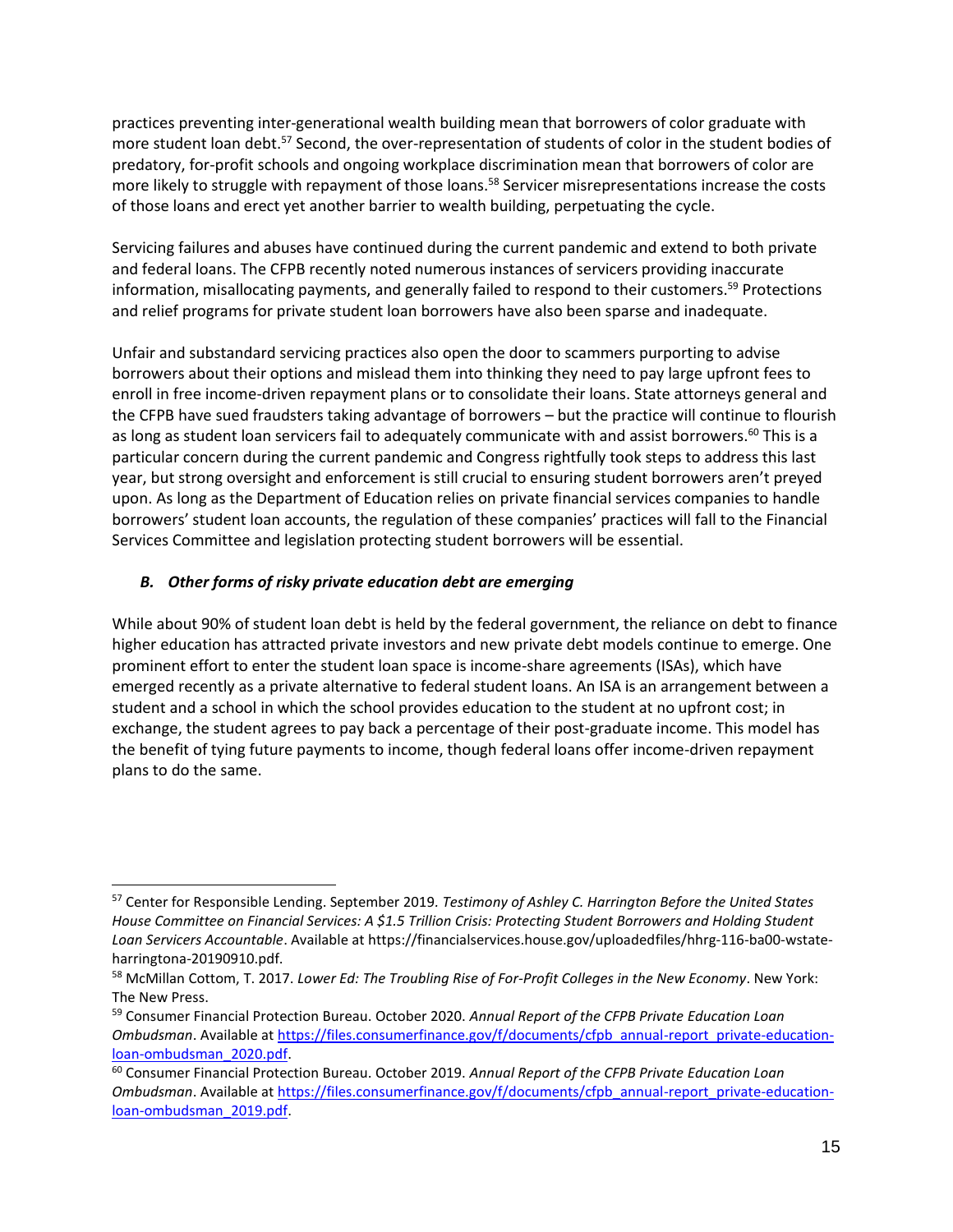ISAs pose many significant risks to consumers<sup>61</sup> and ISA providers have been accused of a wide-range of abuses.<sup>62</sup> First and foremost, ISA providers insist that ISAs are not loans and shy away from using terms such as "principal" and "interest" and market their products as "not loans or alternatives to student loans" intentionally to appeal to borrowers and to steer state and federal regulators away from regulating ISAs as a consumer financial product.<sup>63</sup> This is incorrect as a matter of law.<sup>64</sup> Rather, it is a classic tactic to evade consumer protection laws. ISAs are loans and should be regulated as such and subject to CFPB oversight and basic consumer protection laws such as the Truth in Lending Act, Fair Debt and Credit Protection Act, Equal Credit Opportunity Act (ECOA), Military Lending Act, and Servicemember Civil Relief Act. Furthermore, the algorithms by which ISA providers and other fintech private student lenders determine the amount the borrower will pay back can often be skewed based on factors such as college major and earning potential. Baked into this pricing model is discrimination against students in certain majors. Inherent in the repayment model of ISAs is the need to predict the future value of the borrower, opening the door to ECOA violations, specifically, regarding the treatment of protected classes.

Additionally, because ISAs providers claim their product is not a loan it makes it hard for borrowers to shop for the best product since ISA providers do not use Annual Percentage Rate (APR) calculations, a tool traditionally used by borrowers to cross compare financing products. As such, borrowers may not realize the high price tag or burden of turning over a share of their future income when they sign up for an ISA. It is also unclear how affordable payments will be or how defaults will be handled, and, unlike conventional student loans (private or federal) where early repayment saves costs, borrowers sometimes have to pay extra to get out from under their ISA agreement early.

ISA products are consistently marketed as innovative and accessible bridging the gap to financial services for low-income people and communities of color. However, they are not providing a novel product and ISAs have the potential to create economic conditions that outweigh the benefit of access. Recently, an ISA provider, MentorWorks, obtained certification from the CDFI fund. This certification is troubling for numerous reasons, as it represents another effort to expand this industry and brings to light serious concerns about the CDFI certification process.

As we navigate the ongoing pandemic, it is vital that we expand protections and relief for all student borrowers. While the CARES Act and executive actions have provided for the suspension and interest waiver on federally-owned student loans and halted all involuntary collections on these loans, millions of borrowers are still struggling without relief. These provisions only apply to Department of Educationheld loans, excluding 1.9 million Perkins Loan borrowers, 5.98 million commercially held FFEL borrowers,

<sup>61</sup> Barkley-Denney, W. & Corona, C. November 2020. *System Reboot: Challenges & Opportunities at the State Level for Higher Education During COVID-19 & Beyond*. Available at

[https://www.responsiblelending.org/sites/default/files/nodes/files/research-publication/crl-student-loan-edu](https://www.responsiblelending.org/sites/default/files/nodes/files/research-publication/crl-student-loan-edu-covid-nov2020.pdf)[covid-nov2020.pdf.](https://www.responsiblelending.org/sites/default/files/nodes/files/research-publication/crl-student-loan-edu-covid-nov2020.pdf)

<sup>62</sup> See, e.g., National Consumer Law Center and Student Borrower Protection Center, *In re: Vemo Education, Inc.*  (2020), available at https://www.nclc.org/media-center/advocates-file-complaint-with-ftc-urge-enforcementaction-against-vemo-education-for-its-deceptive-marketing-of-income-share-agreements-to-students.html. <sup>63</sup> Mishory, J. 2020, August 7. "ISA Industry Relies on Age-Old Strategy to Ignore Existing Regulations." *The Century* 

*Foundation*. Available a[t https://tcf.org/content/commentary/isa-industry-relies-age-old-strategy-ignore-existing](https://tcf.org/content/commentary/isa-industry-relies-age-old-strategy-ignore-existing-regulations/?agreed=1)[regulations/?agreed=1.](https://tcf.org/content/commentary/isa-industry-relies-age-old-strategy-ignore-existing-regulations/?agreed=1) 

<sup>64</sup> Pearl, Joanna and Shearer, Brian, *Credit By Any Other Name: How Federal Consumer Financial Law Governs Income Share Agreements* (2020), available at [https://protectborrowers.org/credit-by-any-other-name-how](https://protectborrowers.org/credit-by-any-other-name-how-federal-consumer-financial-law-governs-income-share-agreements/)[federal-consumer-financial-law-governs-income-share-agreements/.](https://protectborrowers.org/credit-by-any-other-name-how-federal-consumer-financial-law-governs-income-share-agreements/)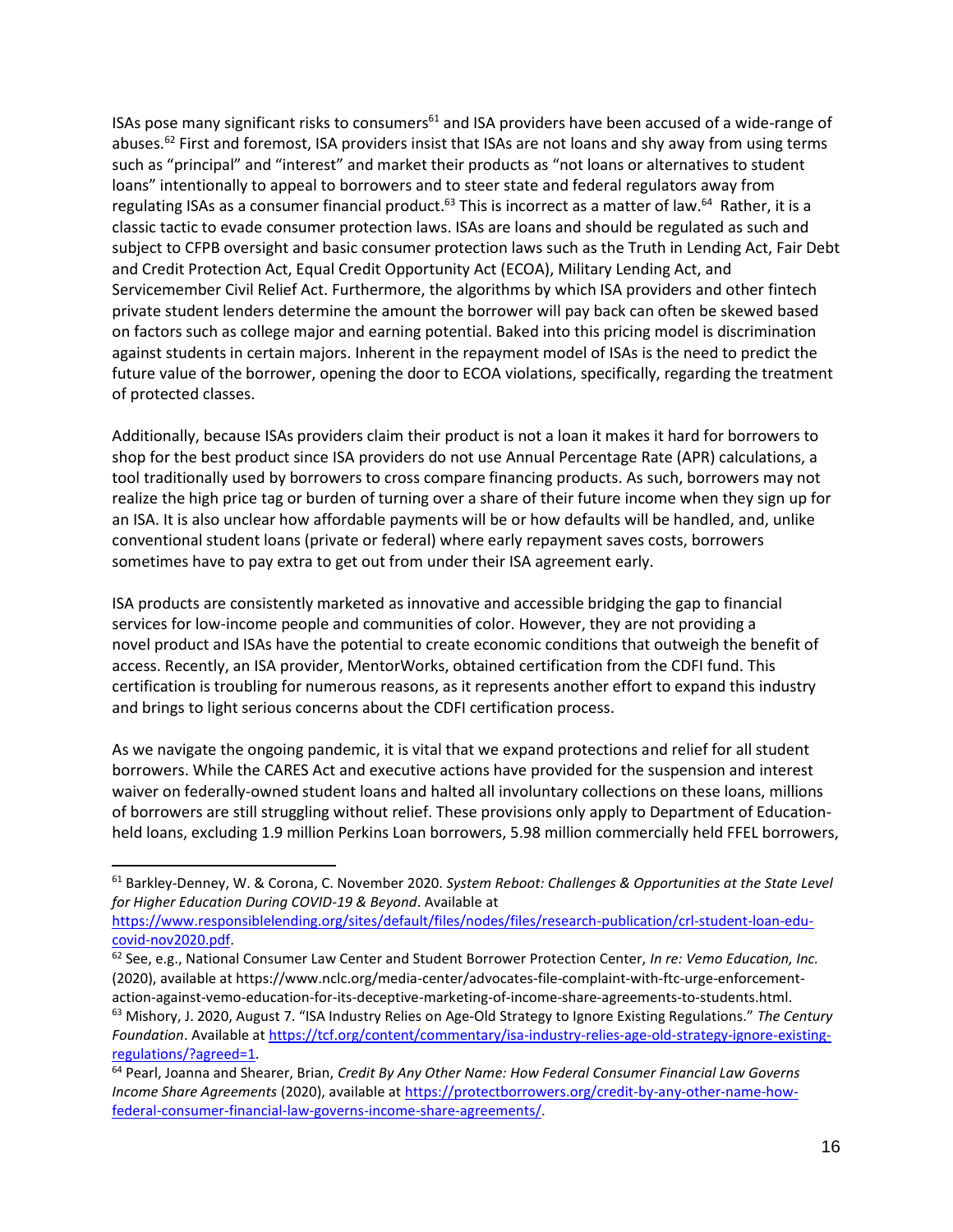1.22 million guaranty agency-held FFEL borrowers, and all private student loan borrowers.<sup>65</sup> To date, no federal support has been provided for these borrowers even as the lenders themselves take part in numerous federal relief programs. There is no reason for this disparity – in fact, the same borrower may have some loans that are covered, and some that are not, leading to confusion and possible disruptions in payment. At minimum, payment suspension should be extended to these borrowers. Further, while stronger servicing standards and oversight are essential, true relief must begin with broad-based cancellation for all student loan borrowers. 66

### *V. Protecting Consumers from Predatory Small Dollar Loans*

## *A. High-Cost Lending During COVID-19*

Payday and car title lenders market their products as quick, easy and short-term under the guise of "access to credit." But in reality, they operate a debt-trap business model. They make loans at tripledigit rates due in full on the next payday, which borrowers typically cannot afford to repay. Instead, lenders flip the borrower into a new loan and charge the same high rates again, effectively to extend the repayment date by another two weeks. According to the CFPB, more than 75% of fees generated are by people stuck in more than 10 loans a year. Payday and car title lenders also make high-cost installment loans, which can set larger and longer debt traps. These lenders succeed not when borrowers repay loans as designed -- but when they fail.

Payday and car title loans charge on average **triple-digit** interest rates, with an average of 300-400% APR (see *Appendix A)* stripping approximately \$8 billion dollars in fees from consumers.<sup>67</sup> Additional research reveals additional harms caused by their deb traps such as overdrawn bank accounts, bank account closures, bankruptcy and in the latest available research - payday lending can lead to poorer health outcomes, including drug overdoses and suicide.<sup>68</sup> With car title loans, borrowers must own their car free and clear in order to get the loan. Then, CFPB found, one in five borrowers have their car repossessed, often taking away their only way to get to work. Many of these harms are felt by consumers who are low-income and/or people of color.

<sup>65</sup> Center for Responsible Lending. 2020, April 9. *Student Debt Cancellation is Essential to Economic Recovery from COVID-19.* Available at [https://www.responsiblelending.org/research-publication/student-debt-cancellation](https://www.responsiblelending.org/research-publication/student-debt-cancellation-essential-economic-recovery-covid-19)[essential-economic-recovery-covid-19.](https://www.responsiblelending.org/research-publication/student-debt-cancellation-essential-economic-recovery-covid-19)

<sup>&</sup>lt;sup>66</sup> Center for Responsible Lending & the Student Loan Borrower Assistance Project of the National Consumer Law Center. November 2020. *Road to Relief: Supporting the Federal Student Loan Borrowers During the COVID-19 Crisis and Beyond.* Available a[t https://www.responsiblelending.org/sites/default/files/nodes/files/research](https://www.responsiblelending.org/sites/default/files/nodes/files/research-publication/nclc-crl-road-to-relief-23nov2020.pdf)[publication/nclc-crl-road-to-relief-23nov2020.pdf.](https://www.responsiblelending.org/sites/default/files/nodes/files/research-publication/nclc-crl-road-to-relief-23nov2020.pdf)

<sup>67</sup> Standaert, D., Davis, D. and Rios, C. April 2019. "Payday and Car-Title Lenders Drain Nearly \$8 Billion in Fees Every Year." Available a[t https://www.responsiblelending.org/research-publication/payday-and-car-title-lenders](https://www.responsiblelending.org/research-publication/payday-and-car-title-lenders-drain-8-billion-fees-every-year)[drain-8-billion-fees-every-year](https://www.responsiblelending.org/research-publication/payday-and-car-title-lenders-drain-8-billion-fees-every-year)

<sup>&</sup>lt;sup>68</sup> Jaeyoon Lee, Credit Access and Household Welfare: Evidence from Payday Lending (SSRN Working Paper, 2017); Elizabeth Sweet et al., Short-term lending: Payday loans as risk factors for anxiety, inflammation and poor health, 5 SSM—Population Health, 114–121 (2018), https://doi.org/10.1016/j.ssmph.2018.05.009; Jerzy Eisenberg-Guyot et al., From Payday Loans To Pawnshops: Fringe Banking, The Unbanked, And Health, 37(3) Health Aff. 429 (2018).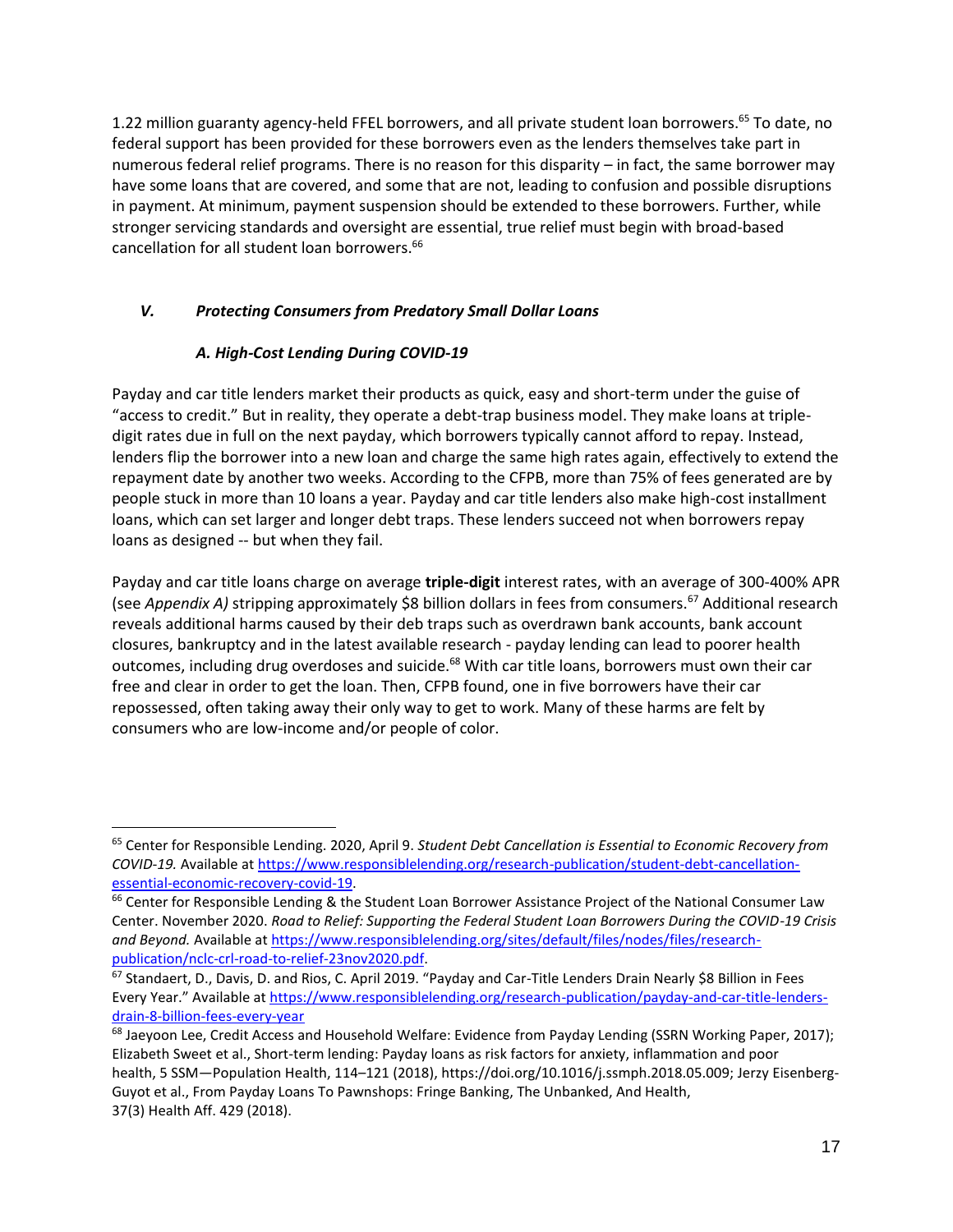Black Americans are three times as likely as white Americans to have had a payday loan.<sup>69</sup> Hispanic Americans are twice as likely as non-Hispanic whites.<sup>70</sup> While this is in part the result of centuries of systemic racism, it is also because payday lenders target Black and brown communities, and the disparities hold even when controlling for income: Payday lenders are more likely to locate in more affluent Black and brown communities than in less affluent white communities.<sup>71</sup> Protecting payday and car title loan borrowers during the pandemic should be a priority to avoid further immediate and longerterm harms to these communities.

Unfortunately, during COVID-19, the fundamental predatory business model of payday and car title lenders remains unchanged. In fact, during the COVID-19 crisis payday lenders have attempted to position themselves as a trustworthy lender through their advertising. One lender states on their homepage, *"As we go through these uncertain times, you can remain certain that we will be here for you"*, while also carrying over 200% APR on a \$500, two-week loan [Advance America]. A car title lender in another state coupled a blog post on handwashing and precautions during COVID-19 with an encouragement for readers to take out a car title loan if they live paycheck to paycheck and need help "*infusing their income"*. [Texas Car Title and Payday Loan Services] (see *Appendix B*).

While there is evidence that payday originations have decreased during the pandemic $72$ , there is also evidence suggesting that the market is rebounding. Some lenders are reporting increased originations in their latest public filings and according to a report from Gusto, a payroll company for small businesses, three times as many employees reported using a payday loan since the start of the pandemic than had reported doing so beforehand.<sup>73</sup> For these and other consumers who have used these loans, there has been no reduction on the interest rates or fees of these loans since the start of the pandemic, or changes to the fundamental business model, and thus, the economic harms still are very present for these consumers. According to the CFPB complaint database from March 7, 2020 to March 7, 2021 (roughly 1 year of the pandemic), the top complaint related to payday lending was related to being unexpectedly charged fees or interest, followed by struggling to pay the loan.<sup>74</sup> These top two

 $69$  The Pew Charitable Trust. July 2012. "Payday Lending in America: Who Borrows, Where they Borrow, and Why." Available a[t Payday Lending in America: Who Borrows, Where They Borrow, and Why \(pewtrusts.org\)](https://www.pewtrusts.org/-/media/legacy/uploadedfiles/pcs_assets/2012/pewpaydaylendingreportpdf.pdf)  $70$  Ibid.

<sup>71</sup> Davis, D. and Stifler, L. August 2018. "Power Steering: Payday Lenders Targeting Vulnerable Michigan Communities." Available at [Power Steering: Payday Lenders Targeting Vulnerable Michigan Communities | Center](https://www.responsiblelending.org/research-publication/power-steering-payday-lenders-targeting-vulnerable-michigan-communities)  [for Responsible Lending](https://www.responsiblelending.org/research-publication/power-steering-payday-lenders-targeting-vulnerable-michigan-communities); David, D. and Coleman, B. March 2016. " Perfect Storm: Payday Lenders Harm Florida Consumers Despite State Law." Available at Microsoft Word - [crl\\_perfect\\_storm\\_florida\\_mar2016.doc](https://www.responsiblelending.org/sites/default/files/nodes/files/research-publication/crl_perfect_storm_florida_mar2016_0.pdf)  [\(responsiblelending.org\);](https://www.responsiblelending.org/sites/default/files/nodes/files/research-publication/crl_perfect_storm_florida_mar2016_0.pdf) Alabama Appleseed Center for Law and Justice and Alabama Arise. 2019. *Broke: How Payday Lenders Crush Alabama Communities.* Available at [Broke: How payday lenders crush Alabama communities](https://www.alabamaappleseed.org/broke-report/)  – [Alabama Appleseed](https://www.alabamaappleseed.org/broke-report/)

 $\frac{72}{12}$  Veritec Solutions, LLC. July 2020. "COVID-19 Impact Study On Small Dollar Lending." Available at [Veritec\\_COVID\\_study\\_rev \(veritecs.com\)](https://www.veritecs.com/wp-content/uploads/2020/07/Veritec_COVID_study_rev.pdf)

<sup>73</sup> Pardue, L. January 2021. The COVID Pandemic is Pushing Small Business Workers Deeper into Debt - Here's How *To Help Change that.* Available at [The COVID Pandemic is Pushing Small Business Workers Deeper Into Debt](https://gusto.com/company-news/the-pandemic-put-small-business-workers-into-debt-heres-how-we-can-help-change-that)— [Here's How To Help Change That | Gusto](https://gusto.com/company-news/the-pandemic-put-small-business-workers-into-debt-heres-how-we-can-help-change-that)

<sup>74</sup> Consumer Financial Protection Bureau. Consumer Complaint Database. Search of Top Issues by product and issue/sub-issue from March 7, 2020 -March 7, 2021. Available a[t https://www.consumerfinance.gov/data](https://www.consumerfinance.gov/data-research/consumer-complaints/search/?dataNormalization=None&dateRange=1y&date_received_max=2021-03-07&date_received_min=2020-03-07&issue=Struggling%20to%20pay%20your%20loan&issue=Charged%20fees%20or%20interest%20you%20didn%27t%20expect&product=Payday%20loan%2C%20title%20loan%2C%20or%20personal%20loan&searchField=all&tab=Map)[research/consumer-complaints/search/?dataNormalization=None&dateRange=1y&date\\_received\\_max=2021-03-](https://www.consumerfinance.gov/data-research/consumer-complaints/search/?dataNormalization=None&dateRange=1y&date_received_max=2021-03-07&date_received_min=2020-03-07&issue=Struggling%20to%20pay%20your%20loan&issue=Charged%20fees%20or%20interest%20you%20didn%27t%20expect&product=Payday%20loan%2C%20title%20loan%2C%20or%20personal%20loan&searchField=all&tab=Map) [07&date\\_received\\_min=2020-03-](https://www.consumerfinance.gov/data-research/consumer-complaints/search/?dataNormalization=None&dateRange=1y&date_received_max=2021-03-07&date_received_min=2020-03-07&issue=Struggling%20to%20pay%20your%20loan&issue=Charged%20fees%20or%20interest%20you%20didn%27t%20expect&product=Payday%20loan%2C%20title%20loan%2C%20or%20personal%20loan&searchField=all&tab=Map)

[<sup>07&</sup>amp;issue=Struggling%20to%20pay%20your%20loan&issue=Charged%20fees%20or%20interest%20you%20didn%2](https://www.consumerfinance.gov/data-research/consumer-complaints/search/?dataNormalization=None&dateRange=1y&date_received_max=2021-03-07&date_received_min=2020-03-07&issue=Struggling%20to%20pay%20your%20loan&issue=Charged%20fees%20or%20interest%20you%20didn%27t%20expect&product=Payday%20loan%2C%20title%20loan%2C%20or%20personal%20loan&searchField=all&tab=Map) [7t%20expect&product=Payday%20loan%2C%20title%20loan%2C%20or%20personal%20loan&searchField=all&tab](https://www.consumerfinance.gov/data-research/consumer-complaints/search/?dataNormalization=None&dateRange=1y&date_received_max=2021-03-07&date_received_min=2020-03-07&issue=Struggling%20to%20pay%20your%20loan&issue=Charged%20fees%20or%20interest%20you%20didn%27t%20expect&product=Payday%20loan%2C%20title%20loan%2C%20or%20personal%20loan&searchField=all&tab=Map)  $=Map$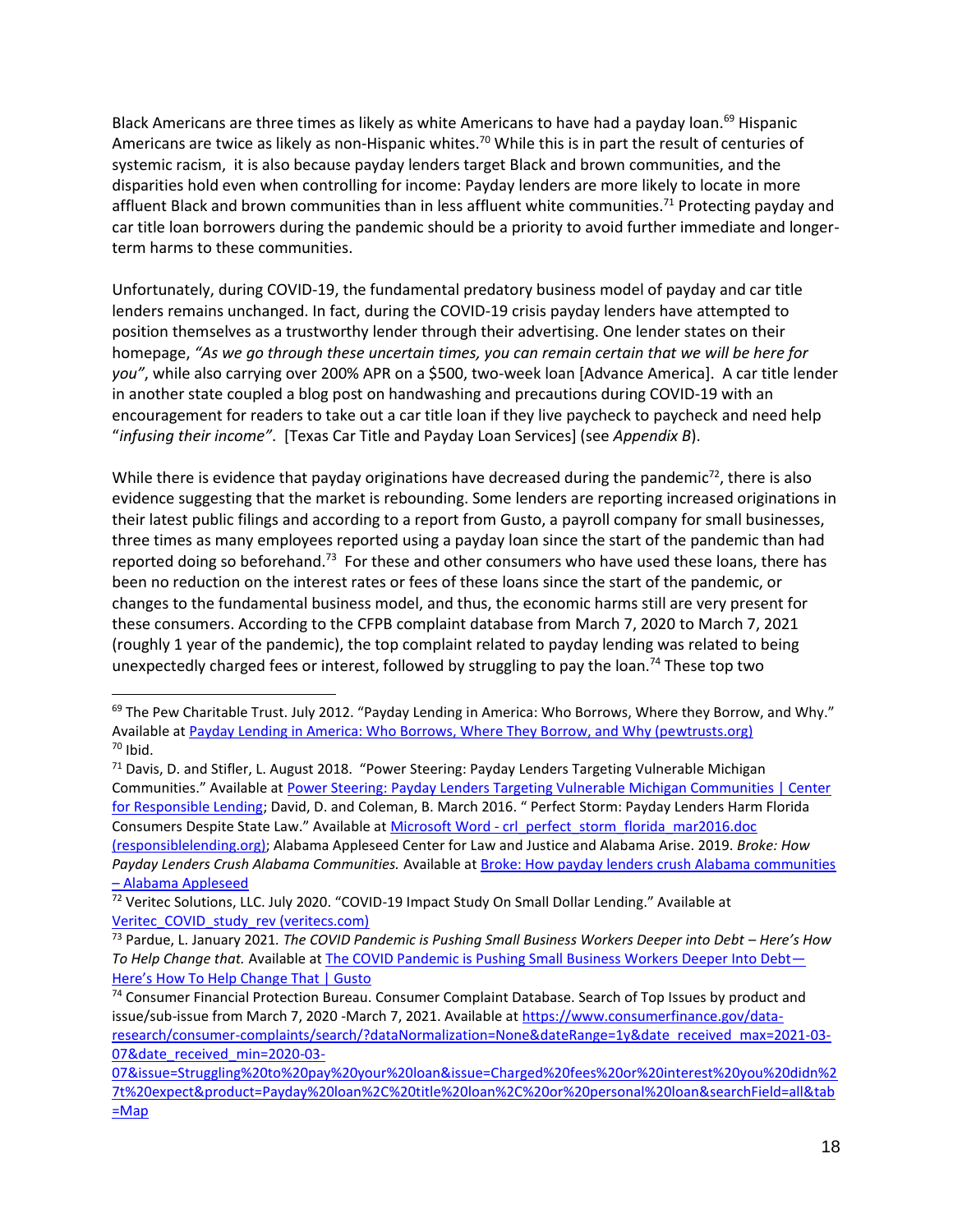complaints are consistent with the same time period (March 7, 2019 to March 7, 2020) revealing the same consumer harms that existed prior to the pandemic still exist now during a time when many consumers are even more economically vulnerable.

Payday lenders even exploited the PPP program to help fund their predatory practices during the crisis. At least 80 high-cost lenders drained at least \$60 million from the program, even as it was not supposed to be available for lenders.<sup>75</sup> These loans should *not* be forgiven, and the high-cost lenders should be required to repay all PPP funds they received.

### *B. Congress has the Responsibility to Protect Consumers from High-Cost Lending*

In order to reign in the excessive rates payday lenders charge, Congress should pass a rate cap of no more than 36% APR, consistent with the Military Lending Act that provides this protection for servicemembers. There is broad bi-partisan support for capping rates<sup>76</sup>; Nebraska most recently capped rates with 83% support for the ballot initiative, and the Illinois legislature this year passed a 36% rate cap bill, which awaits Governor Pritzker's signature.<sup>77</sup> But the majority of states have no meaningful protections against the payday loan debt trap and are subject to excessive interest rates. The federal rate cap should not be preemptive, and it should allow states with lower interest rate caps to maintain those.

An additional huge concern is that lenders are making strategic efforts to evade state lending laws through Rent-a-Bank schemes -- whereby a non-bank high-cost lender launders its loans through a bank, using the bank's charter to offer products above the legal usury rate in states. States have had success stopping these schemes by applying a "true lender" anti-evasion doctrine; states and courts have followed the money to determine that the non-bank is the real party in interest and thus the true lender. A rulemaking from the Office of the Comptroller of the Currency (OCC) late in the prior administration seeks to legalize this evasive scheme. The rule, known as the "True Lender Rule" -- but more aptly described as the "Fake Lender Rule" -- provides that the bank is the true lender so long as its name is on the paperwork, even if all other factors point to the non-bank being the true lender. This rule dismisses states' rights and ultimately allows for the continuation of products with high rates even where states have set lower usury limits. Congress should use a Congressional Review Act resolution to overturn the outrageous fake lender rule and protect states' usury laws from non-bank predatory lenders.

### *C. The CFPB must restore the ability-to-repay protections of the 2017 Payday Loan Rule and conduct research and heighten supervision of high-cost installment lending*

With appointments from the Biden Administration, new leadership is taking shape at the CFPB. The CFPB should revoke the final 2020 payday lending rule that repealed the critically important 2017

[https://www.washingtonpost.com/business/2021/01/15/debt-collectors-payday-ppp/,](https://www.washingtonpost.com/business/2021/01/15/debt-collectors-payday-ppp/) 

<sup>&</sup>lt;sup>75</sup> Whoriskey, P., Jacobs, J. and Gregg, A.Jan. 15, 2021, "Debt collectors, payday lenders collected over \$500 million in federal pandemic relief." Washington Post. Available at

<sup>76</sup> Center for Responsible Lending. February 2020. *New Morning Consult Poll Shows Broad, Bipartisan Support among Voters for 36% Interest Rate Cap on Payday and Installment Loans.* Available at [New Morning Consult Poll](https://www.responsiblelending.org/media/new-morning-consult-poll-shows-broad-bipartisan-support-among-voters-36-interest-rate-cap)  [Shows Broad, Bipartisan Support among Voters for 36% Interest Rate Cap on Payday and Installment Loans |](https://www.responsiblelending.org/media/new-morning-consult-poll-shows-broad-bipartisan-support-among-voters-36-interest-rate-cap)  [Center for Responsible Lending](https://www.responsiblelending.org/media/new-morning-consult-poll-shows-broad-bipartisan-support-among-voters-36-interest-rate-cap)

<sup>77</sup> CFO. November 2020, "[Nebraska Voters OK](https://www.cfo.com/regulation/2020/11/neb-voters-ok-36-cap-on-payday-loan-interest/#:~:text=Nebraska%20has%20become%20the%20latest%20state%20to%20cap,limit%20on%20the%20interest%20payday%20lenders%20can%20charge.) 36% Cap on Payday Loan Interest." Available at Nebraska Voters OK [36% Cap on Payday Loan Interest -](https://www.cfo.com/regulation/2020/11/neb-voters-ok-36-cap-on-payday-loan-interest/#:~:text=Nebraska%20has%20become%20the%20latest%20state%20to%20cap,limit%20on%20the%20interest%20payday%20lenders%20can%20charge.) CFO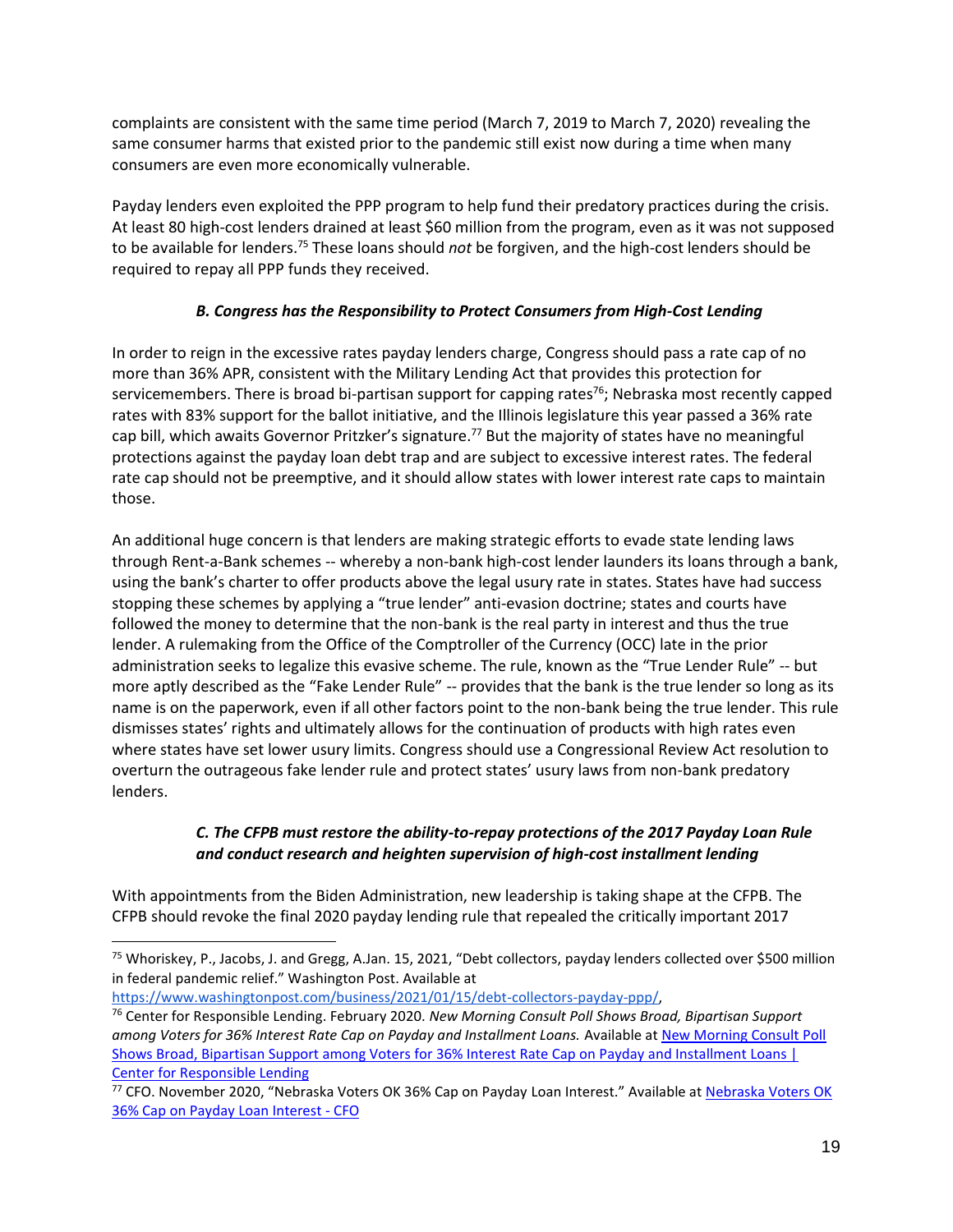Payday Rule's ability-to-repay protections. The 2017 rule would have stopped long sequences of lending that drain borrowers of desperately needed funds and inflict all kinds of distress -- financial, emotional, psychological, physical. But without a federal rulemaking addressing unaffordable payday and car title lending, these kinds of practices continue today -- and we have every reason to expect they will continue for years to come. The Bureau spent more than five years conducting research, holding field hearings, and engaging with stakeholders, revealing the harms of payday and car title lending that guided the original rulemaking. It's time the Bureau carried out its mission of protecting consumers by repealing the 2020 rule and ensuring that ability-to-repay protections apply to payday and car title lending.

In addition to payday lending, there has been substantial growth in the high-cost installment loan market, with the issuance of loans with longer terms with rates frequently ranging from 100%-200% APR. The growth in longer-term and/or higher balance high-cost installment lending is occurring among brick-and-mortar lenders, but also through lenders operating online over the last decade. Many of these online lenders, making excessively priced loans with direct access to a borrowers' bank account and no safeguards of affordability, seek to disguise their harmful lending practices under the guise of "fintech." The "fintech" label does not wipe away the underlying harms and consequences of unaffordable loans. Regardless of whether the loan is made through an "app" or a storefront, high-cost loans, made without regard to the borrower's ability to afford them, can erode consumers' financial health and make it harder for them to qualify for better, low-cost credit. These loans can also ensnare people in a debt trap as harmful as that caused by payday loans -- but with higher-dollar amounts and even longer terms. The CFPB should conduct more research into the harms of high-cost consumer installment loans given documented harms consumers experience.

Some lenders have co-opted the language of racial equity to try and justify attempts to evade or weaken state interest rate limits by claiming this will "help" address the lack of access to low-cost, mainstream credit. These cynical efforts should be decisively rejected. Loans so expensive they exceed long-standing state usury limits are no solution to the lack of low-cost responsible credit, for Black and brown families, or for anyone else.

### *D. Financial Regulators Should Ensure Rulemakings and Bank Charters Do Not Facilitate Predatory Lending*

Finally, the OCC and FDIC must ensure that their rulemakings and chartering practices do not enable predatory lending or predatory debt collection. In 2020, during the height of the pandemic, the OCC and FDIC each finalized a rule providing that assignees of loans made by banks are able to continue charging the interest rate the bank charged, even if the rate exceeds the rate the assignee could itself charge under state law. The "interest rate rule," or so-called "Madden fix" rule, seeks to overturn the Second Circuit's 2015 ruling in *Madden v. Midland*. <sup>78</sup> This case held that Section 85 of the National Bank Act is limited to national banks and does not govern the rate charged by non-bank assignees, and that the alternative "would create an end-run around usury laws." This evasion contravenes the intent of the National Bank Act's legislative drafters, who did not contemplate non-banks as beneficiaries of national banks' interest rate preemption.

As the pandemic fallout continues, the agencies nonetheless issued this rule, despite lacking evidence that the *Madden* ruling had had any substantial effect on banks. The agencies ignored the procedural

<sup>78</sup> Madden v. Midland Funding, L.L.C., 786 F.3d 246, 252 (2d Cir. 2015).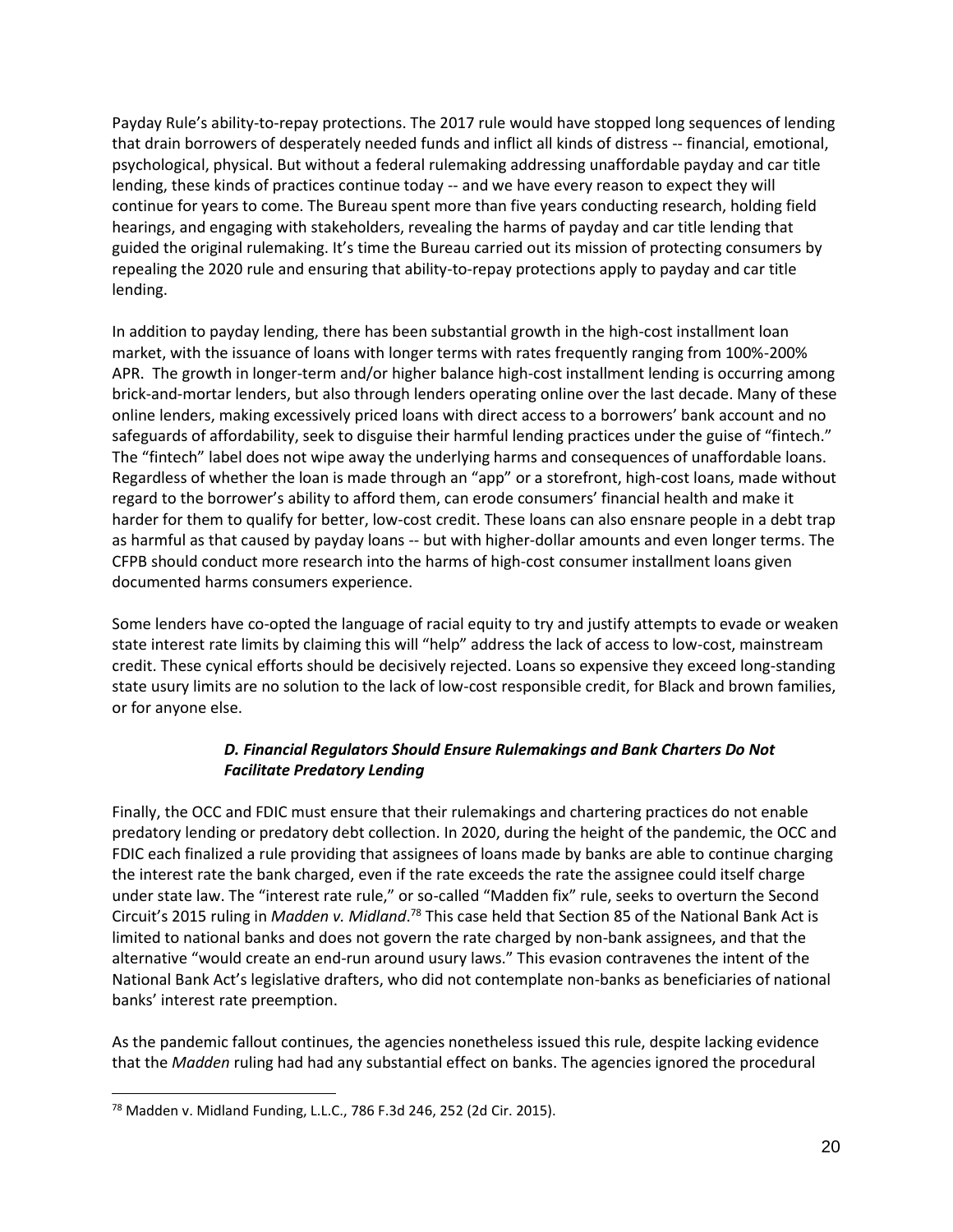safeguards established by Dodd-Frank specifically to prevent the harms caused by the OCC's aggressive preemption rules leading up to the foreclosure crisis. The rule has been widely expected to facilitate rent-a-bank schemes on its own, even without the OCC's subsequent gutting of the true lender doctrine, discussed above.

Bank charters are also of increasing concern. Industrial Loan Companies (ILCs) or industrial banks (IBs) (together, "ILCs") are concerning because they are not subject to the Federal Reserve's consolidated supervision, and they permit the intermingling of commercial and financial activity, which is prohibited for traditional banks. After no ILC charters had been approved for a decade following a moratorium imposed by Dodd-Frank, In March 2020, the FDIC approved two ILC charters and proposed a rule that could open the floodgates for additional ILCs.<sup>79</sup> New ILCs pose threats both to the financial system as a whole and to consumers, as they offer non-banks a far easier path to federal interest rate preemption than they would otherwise have – or than has ever been intended under the law. Financial companies are widely expected to seek ILC charters over traditional bank charters because they want interest rate preemption without the responsibilities stemming from consolidated Fed supervision. The result would be an increase in high-cost predatory lending that avoids state interest rate caps and causes severe harm to consumers. The FDIC should abandon its ILC rule and impose a moratorium on additional ILC charters, until Congress prohibits additional ILC charters and makes existing ILCs subject to the same requirements as other banks. Congress should take such action in short order.

The OCC's so-called fintech charter and potential payments charter threaten to provide other routes for non-banks to easily obtain the ability to avoid state interest rates. These charters have the potential to cause consumers grave harm by undermining critical state protections. Moreover, the OCC lacks the authority to issue charters to entities that don't take deposits. It should abandon these efforts. It should also take great care to ensure that any charters it approves are to entities that are engaging only in responsible lending and fair debt collection.

On November 25, 2020, Oportun applied to the OCC to become a national bank. While Oportun claims to be a "mission-driven financial institution providing inclusive, affordable financial services" to Latinos, immigrants, and low-to-moderate income borrowers, it has aggressively marketed unaffordable loans to these communities and then used abusive and intimidating debt collection tactics when they cannot repay them.

ProPublica investigated Oportun's **sue-to-intimidate method**, finding that the company filed 47,000 suits across Texas over the last four years, making it the state's most litigious personal loan company.<sup>80</sup> *The Guardian* uncovered similar patterns in California, revealing that Oportun accounted for at least 15% of small claims filings in California from mid-2017 to mid-2018.<sup>81</sup> Oportun has acknowledged publicly

<sup>&</sup>lt;sup>79</sup> For CRL's comments on this proposal, see [https://www.responsiblelending.org/media/comment-letters](https://www.responsiblelending.org/media/comment-letters-advocates-slam-fdics-proposed-industrial-loan-company-rule-invitation)[advocates-slam-fdics-proposed-industrial-loan-company-rule-invitation.](https://www.responsiblelending.org/media/comment-letters-advocates-slam-fdics-proposed-industrial-loan-company-rule-invitation)

<sup>80</sup> K. Collier, R. Larson, and P. Trevizo. August 2020. "The Loan Company That Sued Thousands of Low-Income Latinos During the Pandemic," ProPublica. Available at [https://www.propublica.org/article/the-loan-company](https://www.propublica.org/article/the-loan-company-that-sued-thousands-of-low-income-latinos-during-the-pandemic#:~:text=A%20monthslong%20investigation%20revealed%20that,%E2%80%94%20even%20amid%20COVID%2D19)[that-sued-thousands-of-low-income-latinos-during-the-](https://www.propublica.org/article/the-loan-company-that-sued-thousands-of-low-income-latinos-during-the-pandemic#:~:text=A%20monthslong%20investigation%20revealed%20that,%E2%80%94%20even%20amid%20COVID%2D19)

[pandemic#:~:text=A%20monthslong%20investigation%20revealed%20that,%E2%80%94%20even%20amid%20COV](https://www.propublica.org/article/the-loan-company-that-sued-thousands-of-low-income-latinos-during-the-pandemic#:~:text=A%20monthslong%20investigation%20revealed%20that,%E2%80%94%20even%20amid%20COVID%2D19) [ID%2D19.](https://www.propublica.org/article/the-loan-company-that-sued-thousands-of-low-income-latinos-during-the-pandemic#:~:text=A%20monthslong%20investigation%20revealed%20that,%E2%80%94%20even%20amid%20COVID%2D19)

<sup>81</sup> Hosseini, R. August 2020. "Exclusive: The Litigious Debt Collectors Targeting Latinos During a Pandemic." The Guardian. Available at [https://www.theguardian.com/us-news/2020/aug/02/oportun-loans-lawsuits-latino-small](https://www.theguardian.com/us-news/2020/aug/02/oportun-loans-lawsuits-latino-small-claims-california)[claims-california.](https://www.theguardian.com/us-news/2020/aug/02/oportun-loans-lawsuits-latino-small-claims-california)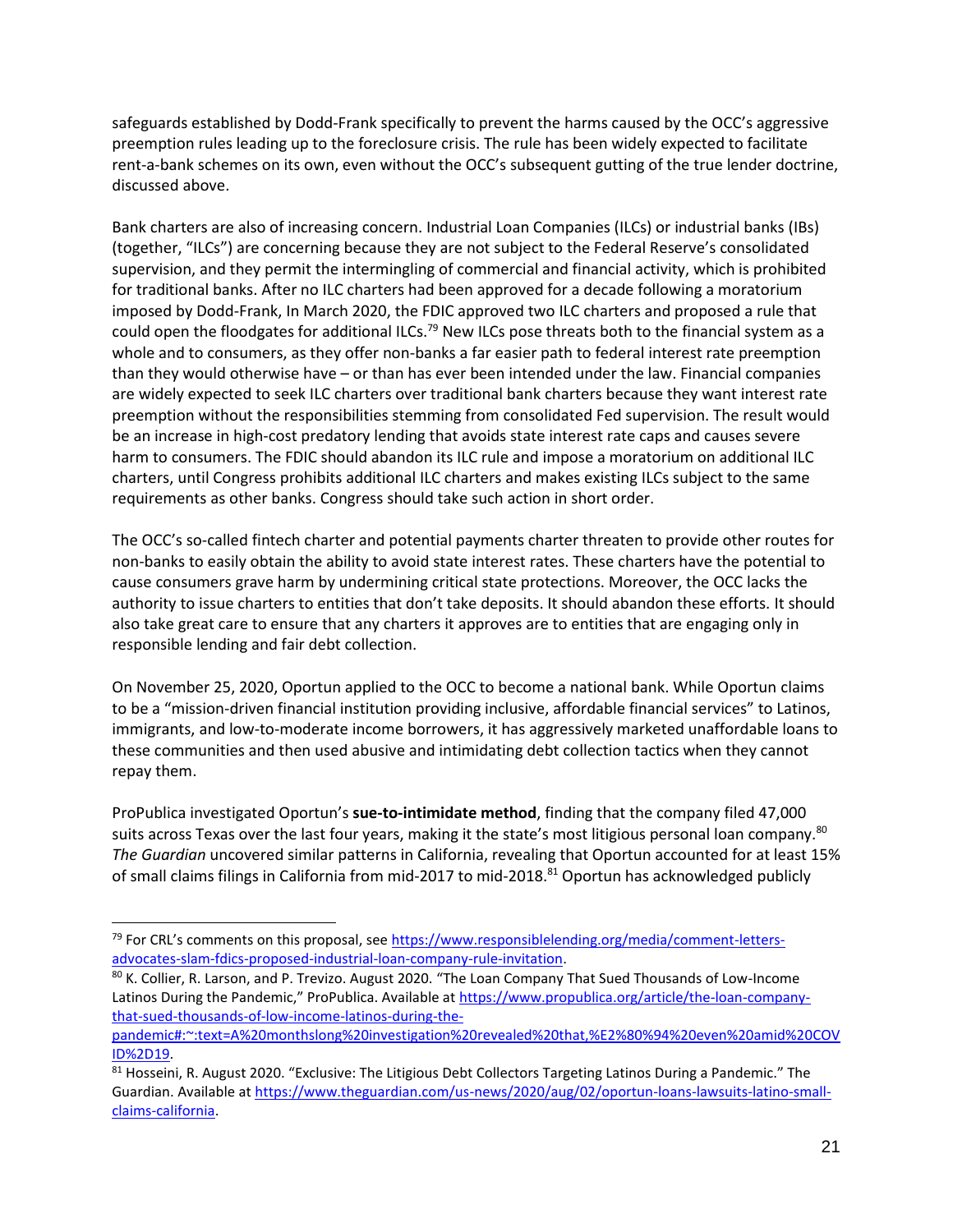that it has become the largest filer of debt claims in both California and Texas<sup>82</sup>, and CRL's analysis of cases filed in 2019 and 2020 in Los Angeles County confirms that Oportun files even more cases than prolific collectors like Midland Funding and Portfolio Recovery Associates (Figure 2).<sup>83</sup> The data shows that in 2020, in months when the pandemic economically devastated families, Bank of America, Capital One Bank, and Wells Fargo—all regulated by the OCC—each filed about a quarter of the debt collection cases in the county as did far smaller Oportun, and American Express Centurion Bank filed about one half as many lawsuits (Appendix 5). CRL's analysis of the top 10 most-populous counties in California indicates that Oportun filed at least 23,500 cases in California in 2019 and has filed over 13,000 cases in 2020, for a total of over 36,500 cases filed over two years clogging courts during ongoing health and economic crises. 84

The impacts of high-cost lending and predatory debt collection have been well documented and cannot be overstated: through research and countless borrower experiences - these products are toxic – and should never be called responsible access to credit. Congress, the CFPB, financial regulators, and the Biden Administration should act immediately to protect consumers from the potential of deep health and financial harms.

## **VI. Congress must protect hardworking families' income and savings during this perilous time**

### **A. Curbing Widespread Abusive Debt Collection Practices**

In the face of losing over 520,000 people to COVID-19, debt collectors have made blockbuster profits – some raking in more money than ever before.<sup>85</sup> Even before the onset of the COVID-19 pandemic, US household debt was on the rise, reaching over \$14 trillion. While much of this debt stems from mortgages, a growing amount stems from non-mortgage consumer debt, including student loans, credit cards, installment loans, and auto loans. As people continue to lose jobs and have hours cut, and as deferred rental payments and other debts come due, we can expect to see an uptick in delinquencies and defaults on these non-mortgage debts. And as a result, people will be exposed to debt collectors

[https://www.responsiblelending.org/sites/default/files/nodes/files/research-publication/crl-california-debt](https://www.responsiblelending.org/sites/default/files/nodes/files/research-publication/crl-california-debt-oct2020.pdf)[oct2020.pdf.](https://www.responsiblelending.org/sites/default/files/nodes/files/research-publication/crl-california-debt-oct2020.pdf)

<sup>82</sup> Oportun. 2020, July 28. Oportun to cap new loan originations at an "all-in" 36% APR. Available at [https://oportun.com/about/press/oportunto-cap-new-loan-originations-at-an-all-in-36-apr/.](https://oportun.com/about/press/oportunto-cap-new-loan-originations-at-an-all-in-36-apr/)

<sup>83</sup> Center for Responsible Lending (CRL) analysis of cases filed in the top-ten most populous California (including Los Angeles, Orange, San Diego, Riverside, San Bernardino, Sacramento, Contra Costa, Santa Clara, Fresno, and Alameda). 2019 totals are from reporting by R. Hosseini in The Guardian (missing data from Riverside, San Bernardino, and Contra Costa), 2020 totals were gathered by searching online court records databases in each county (missing data from San Bernardino and incomplete data from San Diego).

<sup>84</sup> Center for Responsible Lending (CRL) analysis of cases filed in Los Angeles County Superior Courts. Cases filed in 2018 and 2019 were filed within the calendar year, and cases filed in 2020 reflect cases filed from January 1 through December 11, 2020. Companies listed here alongside Oportun represent the top two most-filing debt collectors in California from 2012 to 2017, according to a 2020 CRL analysis. Oportun also filed more cases in 2018, 2019, and 2020 than prolific collectors such as Capital One Bank, Discover Bank, American Express Centurion Bank, and Wells Fargo Bank. For more information, see Appendix 5 and Barnard, J.; Sidhu, K.; Smith, P.; & Stifler, L. October 2020. "Court System Overload: The State of Debt Collection in California after the Fair Debt Buyer Protection Act." Center for Responsible Lending. Available at

<sup>85</sup> Kiel, P. Ernsthausen, J. (ProPublica). October 2020. "Debt Collectors Have Made a Fortune This Year. Now They're Coming for More." Available at [https://www.propublica.org/article/debt-collectors-have-made-a-fortune](https://www.propublica.org/article/debt-collectors-have-made-a-fortune-this-year-now-theyre-coming-for-more)[this-year-now-theyre-coming-for-more.](https://www.propublica.org/article/debt-collectors-have-made-a-fortune-this-year-now-theyre-coming-for-more) – "In August, Encore Capital, the largest debt buyer in the country, announced that it had doubled its previous record for earnings in a quarter."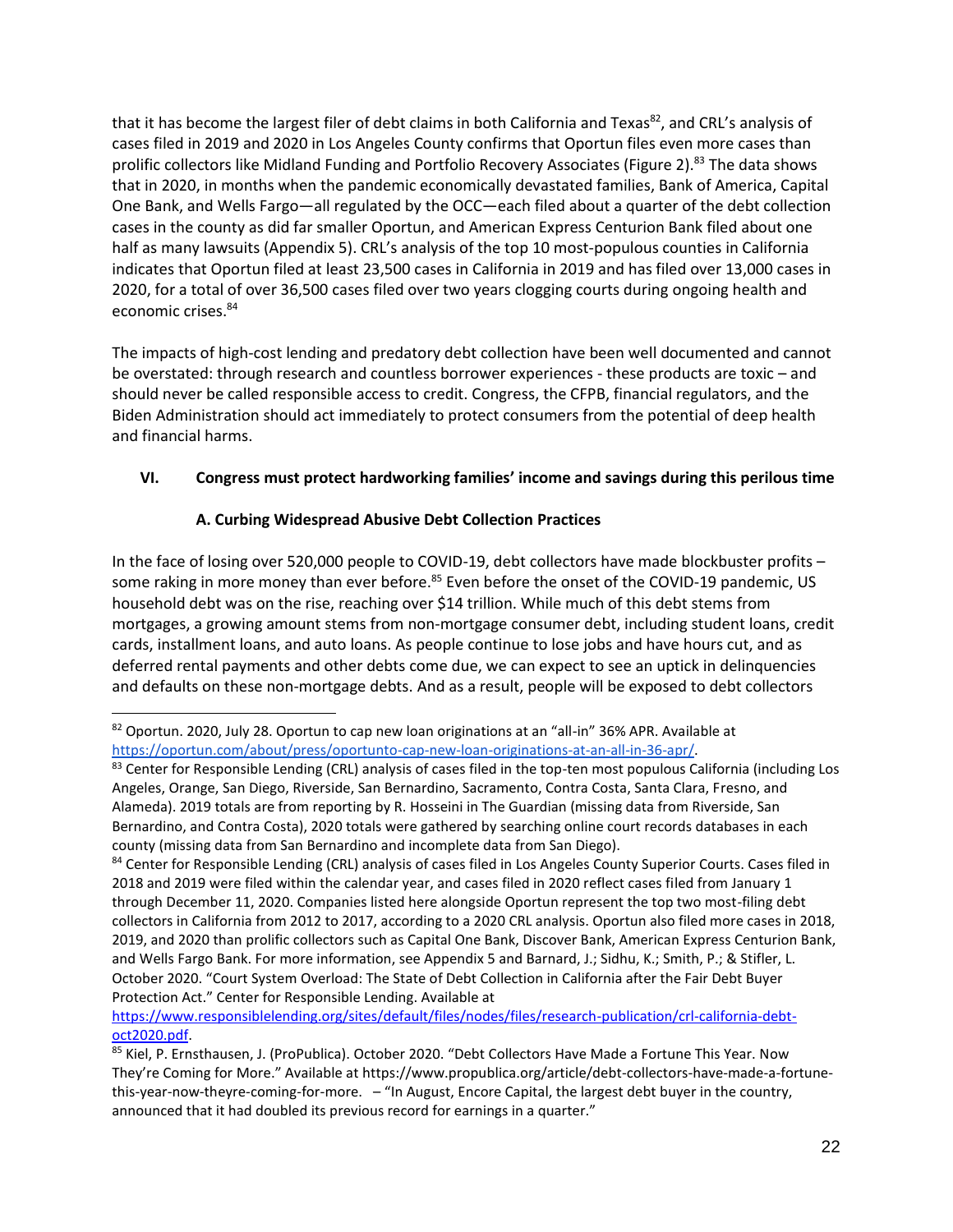and debt buyers, and the hardest hit will be those with the fewest available resources to manage this collection activity or oppose debt collection errors and abuses.

## **1. Congress has the responsibility to protect consumers from abusive debt collection, both during the COVID-19 crisis, and after the crisis is behind us.**

During the pandemic, many states and municipalities have stepped up to protect consumers from seizure of their stimulus payments.<sup>86</sup> But still, the majority of U.S. consumers live in states without protections, and unless Congress passes legislation to exempt consumers' stimulus payments from assignment and garnishment, payments will be garnished – imposing significant burdens on many, many families – especially families of color facing unprecedented circumstances. Also, worth noting is that many depository institutions, as well as several debt collectors and buyers, agree that payments should be exempt from assignment and garnishment. However, without the passage of legislation, banks' hands are tied as they will be forced to comply with court orders and freeze bank accounts.

### **2. Congress must also act to protect consumers' wages and bank accounts after the COVID-19 crisis is behind us.**

Allowing every adult to save and hold onto at least \$1000 per week in wages, and \$12,000 per bank account, will help families avoid eviction and afford essential costs like medicine and food. While family savings cannot replace the social safety net, it is critical that families be able to provide for themselves at a minimum, basic level. These protections are more urgent than ever: recent research has established that 8 million more families have fallen into poverty since May 2020.

Financial experts recommend that families have enough savings to cover three to six months of living expenses, yet a report from the Financial Health Network shows that 41% of Americans do not have enough savings to cover even three months.<sup>87</sup>

Never in United States history have Black and other families of color experienced a fair financial playing field.<sup>88</sup> This reality has resulted in a wide and persistent racial wealth gap: In 2016, the average white household had over \$300,000 in wealth, whereas Black households had less than \$50,000.89 Differences in typical net worth and wealth are even more stark, and the COVID-19 crisis has exacerbated existing

87 CNBC. "Do you need more than 3 to 6 months' worth of expenses saved during the COVID-19 pandemic? Here's what experts say." Available at *https://www.cnbc.com/2020/03/27/howbig-*

<sup>86</sup> Saunders, L. and Saunders, M. May 6, 2020. "Protecting Against Creditor Seizure of Stimulus Checks." Available at <https://library.nclc.org/protecting-against-creditor-seizure-stimulus-checks> -- including CA, DC, IL, IN, MD, MA, MN, NE, NV, NY, OR, RI, TX, VA, WA.

your-emergency-fund-should-be-during-the-covid-19-pandemic.htm; Financial Health Network. *U.S. Financial Health Pulse – 2020 Trends Report* https://s3.amazonaws.com/cfsi-innovation-files-2018/wp-content/ uploads/2019/05/07151007/FHN-Pulse\_Baseline\_SurveyResults-web.pdf.

<sup>88</sup> Baradaran, M. The Color of Money: Black Banks and the Racial Wealth Gap. 2017. Boston, MA: Belknap Press. 89 McIntosh, K.; Moss, E.; Nunn, R.; & Shambaugh, J. February 2020. "Examining the Black-white wealth gap." Brookings Institution. Available at https://www.brookings.

edu/blog/up-front/2020/02/27/examining-the-black-white-wealth-gap/.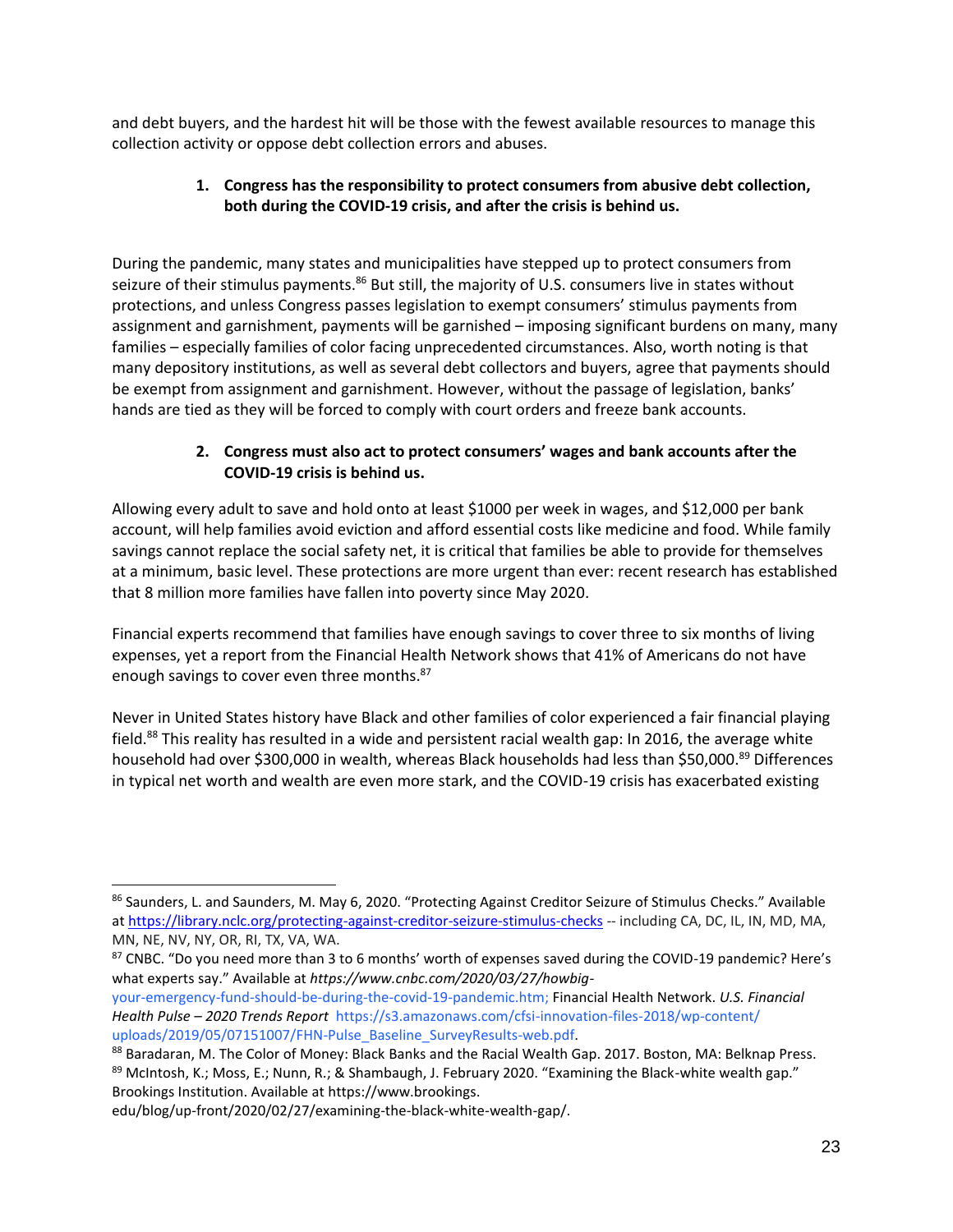disparities.<sup>90</sup> In fact, in many cases, white families will have 5.5 times more savings than Black families to financially withstand the pandemic. $91$ 

### **B. Addressing Abusive Overdraft Fees**

Overdraft practices typically drain \$15 billion a year from consumers, through fees averaging about \$35, drawn largely from those most vulnerable. CFPB found that the vast majority of these fees come from consumers who tend to carry low balances—averaging less than \$350—and have relatively low monthly deposits.<sup>92</sup> For one group of hard-hit consumers, the median number of overdraft fees was 37 fees, nearly \$1,300, in a year -- meaning some paid much more. Many hit by relentless overdraft fees end up having their checking account closed and are driven high-cost fringe financial services. Reentry into the banking system can be difficult.

Black and brown Americans are more likely to pay high numbers of overdraft fees than white Americans, which is striking given that those communities are *less likely* to have a bank account at all. These fees punish people for, above all else, not having wealth, and exacerbate the extent to which Black and brown Americans are disproportionately unbanked and underbanked.

During COVID, banks' response related to overdraft fees has been sorely lacking. The banking regulators only generally encouraged banks to give relief,<sup>93</sup> and banks will say they are waiving some fees, but virtually no banks have made firm, lasting commitments to adjust their typical practices during COVID. Emergency steps during COVID to address overdraft fees are still needed; perhaps, for example, relief for financial institutions should be contingent on providing meaningful relief from overdraft fees. But this should just be the start.

Comprehensive overdraft reform should be one of the Bureau's highest priorities. During the Obama Administration, the Bureau did voluminous research that uncovered abuses in the market and supported a rule but did not propose a rule before the director's departure. Congress could also move legislation, as Congresswoman Maloney has long supported and that Senators Brown and Booker have pushed in the Senate, that directly address overdraft fees.

Institute. Available a[t https://files.epi.org/pdf/193246.pdf](https://files.epi.org/pdf/193246.pdf) 

[https://www.occ.gov/news-issuances/bulletins/2020/bulletin-2020-19a.pdf;](https://www.occ.gov/news-issuances/bulletins/2020/bulletin-2020-19a.pdf) FDIC Statement on Financial Institutions Working with Customers Affected by the Coronavirus and Regulatory and Supervisory Assistance, FIL-17-2020, March 13, 2020[, https://www.fdic.gov/news/news/financial/2020/fil20017a.pdf;](https://www.fdic.gov/news/news/financial/2020/fil20017a.pdf) OCC Bulletin 2020-15, Pandemic Planning: Working with Customers Affected by Coronavirus and Regulatory Assistance, [https://www.occ.gov/news-issuances/bulletins/2020/bulletin-2020-15.html.](https://www.occ.gov/news-issuances/bulletins/2020/bulletin-2020-15.html)

<sup>90</sup> Moss, E. McIntosh, K.; Edelberg, W.; & Broady, K.E. December 2020. "The Black-white wealth gap left Black households more vulnerable." Brookings Institution. Available

at [https://www.brookings.edu/blog/up-front/2020/12/08/the-black-white-wealth-gap-left-black-households](https://www.brookings.edu/blog/up-front/2020/12/08/the-black-white-wealth-gap-left-black-households-more-vulnerable/)[more-vulnerable/.](https://www.brookings.edu/blog/up-front/2020/12/08/the-black-white-wealth-gap-left-black-households-more-vulnerable/)

 $91$  Gould, E. & Wilson, V. June 2020. "Black workers face two of the most lethal preexisting conditions for coronavirus—racism and economic inequality." Economic Policy

 $92$  CFPB 2014 Data Point at 12[,](https://files.consumerfinance.gov/f/documents/201708_cfpb_data-point_frequent-overdrafters.pdf) Table 3; see also CFPB Data Point: Frequent overdrafters at 16, Table 2 (Aug. 2017), https://files.consumerfinance.gov/f/documents/201708 cfpb data-point frequent-overdrafters.pdf [CFPB 2017 Data Point].le at [https://www.epi.org/publication/black-workers-covid/.](https://www.epi.org/publication/black-workers-covid/)

<sup>93</sup> *See,* e.g.*,* Board of Governors of the Federal Reserve System, FDIC, and Office of the Comptroller of the Currency, Joint Statement on CRA Consideration for Activities in Response to COVID-19, March 19, 2020,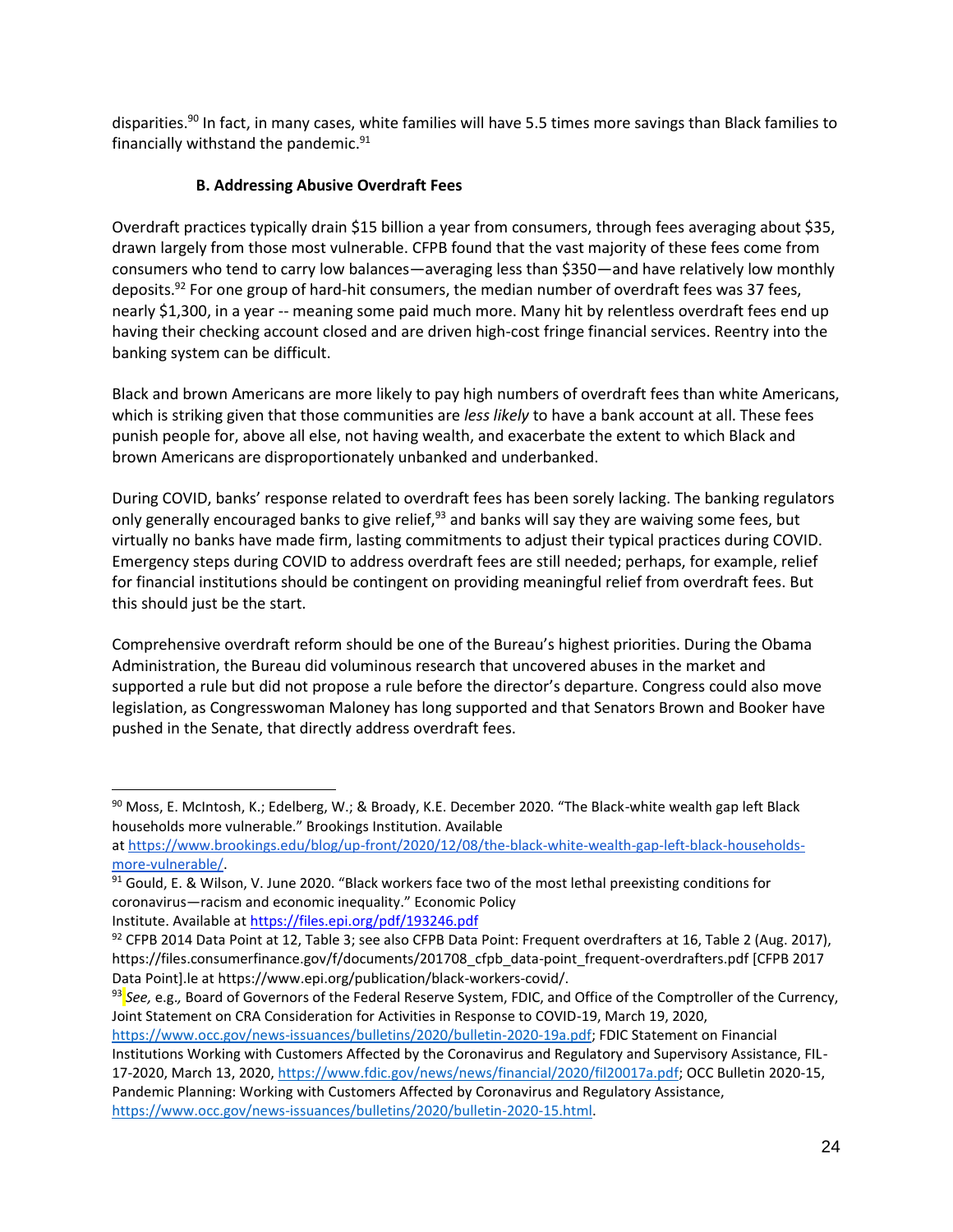#### **II. Credit Reporting Protections Are Essential**

Under the very best of circumstances, the credit reporting system in the United States is reflective of  $$ and at one and the same time a contributing cause of– the enormous inequities in the distribution of income, wealth, and opportunities that have plagued this country from its inception and continue to this day. Within any given age bracket, Black and brown people are less likely to have a credit record than whites because their parents are less able to help them get credit and they are less able to do so on their own.<sup>94</sup> Those Blacks and Latinos with sufficient credit history to generate a credit score are far more likely to have subprime scores than is true for whites due to historic and ongoing discrimination in housing and society in general. Indeed, the median Black FICO score is below 620 at least through age 45.<sup>95</sup>

The pandemic is likely to further aggravate these disparities. The economic fallout of the pandemic has been felt most acutely within communities of color as the most recent unemployment numbers make clear that Black women and Latinas have yet to recover jobs lost. That means that Blacks and Hispanics are most likely to be having difficulty keeping up with their payments and most likely to see their credit scores drop.

To be sure, the CARES Act provided a right to forbearance with respect to federally-backed mortgages for those suffering from a COVID-19 related hardship. Private lenders, to their credit, have followed suit and offered forbearance not only on mortgages but on other types of loans – but only to those who requested the forbearance. Can anyone doubt that when the dust settles and the data is in, we will find that, once again, Blacks and Hispanics were disproportionately left behind or left out and are more likely to see their credit scores negatively impacted than their white counterparts?

One small, concrete step that Congress could take to ameliorate this situation would be to prohibit consumer reports from including information reported by debt collectors and debt buyers. The information provided by these data furnishers is notoriously unreliable; for example, the rate of disputes with respect to debt collection tradelines is five times the dispute rate with respect to credit card or mortgage trade lines and more than 3.5 times the dispute rate with respect to auto loans and student loans.<sup>96</sup> Two-thirds of debt collection reports involve medical debt and almost 25% involve telecommunications and utilities accounts – accounts for which positive payment history is not reported, creating a heads-I-win, tails-you-lose situation with respect to these companies.<sup>97</sup> Tragically, over one in five low-income consumers first become visible to the credit reporting system because of a report furnished by a debt collector, setting these consumers on a downward path.<sup>98</sup> Excluding these tradelines from credit reports would provide at least some mitigation of the disparate effects of the pandemic and create a fairer credit reporting system.

<sup>94</sup> CFPB, Data Point: Credit Invisibles (2015), Available a[t https://files.consumerfinance.gov/f/201505\\_cfpb\\_data](https://files.consumerfinance.gov/f/201505_cfpb_data-point-credit-invisibles.pdf)[point-credit-invisibles.pdf](https://files.consumerfinance.gov/f/201505_cfpb_data-point-credit-invisibles.pdf)

<sup>95</sup> Brown & Dey, *The Role of Credit Attributes in Explaining the Homeownership Gap between Whites and Minorities since the Financial Crisis, 2012-2018* (202) Available at, [file:///C:/Users/dsilb/Downloads/SSRN](about:blank)[id3327483%20\(4\).pdf](about:blank)

<sup>&</sup>lt;sup>96</sup> CFPB (2012)., *Key Dimensions and Processes in the U.S. Credit Reporting System (2012)*, Available at [https://files.consumerfinance.gov/f/201212\\_cfpb\\_credit-reporting-white-paper.pdf](https://files.consumerfinance.gov/f/201212_cfpb_credit-reporting-white-paper.pdf)

<sup>&</sup>lt;sup>97</sup> CFPB, Market Snapshot: Third Party Debt Collection Tradelines Reporting (2019), Available at [https://files.consumerfinance.gov/f/documents/201907\\_cfpb\\_third-party-debt-collections\\_report.pdf](https://files.consumerfinance.gov/f/documents/201907_cfpb_third-party-debt-collections_report.pdf) <sup>98</sup> CFPB (2017). *Data Point: Becoming Credit Visible*), Available at

[https://files.consumerfinance.gov/f/documents/BecomingCreditVisible\\_Data\\_Point\\_Final.pdf](https://files.consumerfinance.gov/f/documents/BecomingCreditVisible_Data_Point_Final.pdf)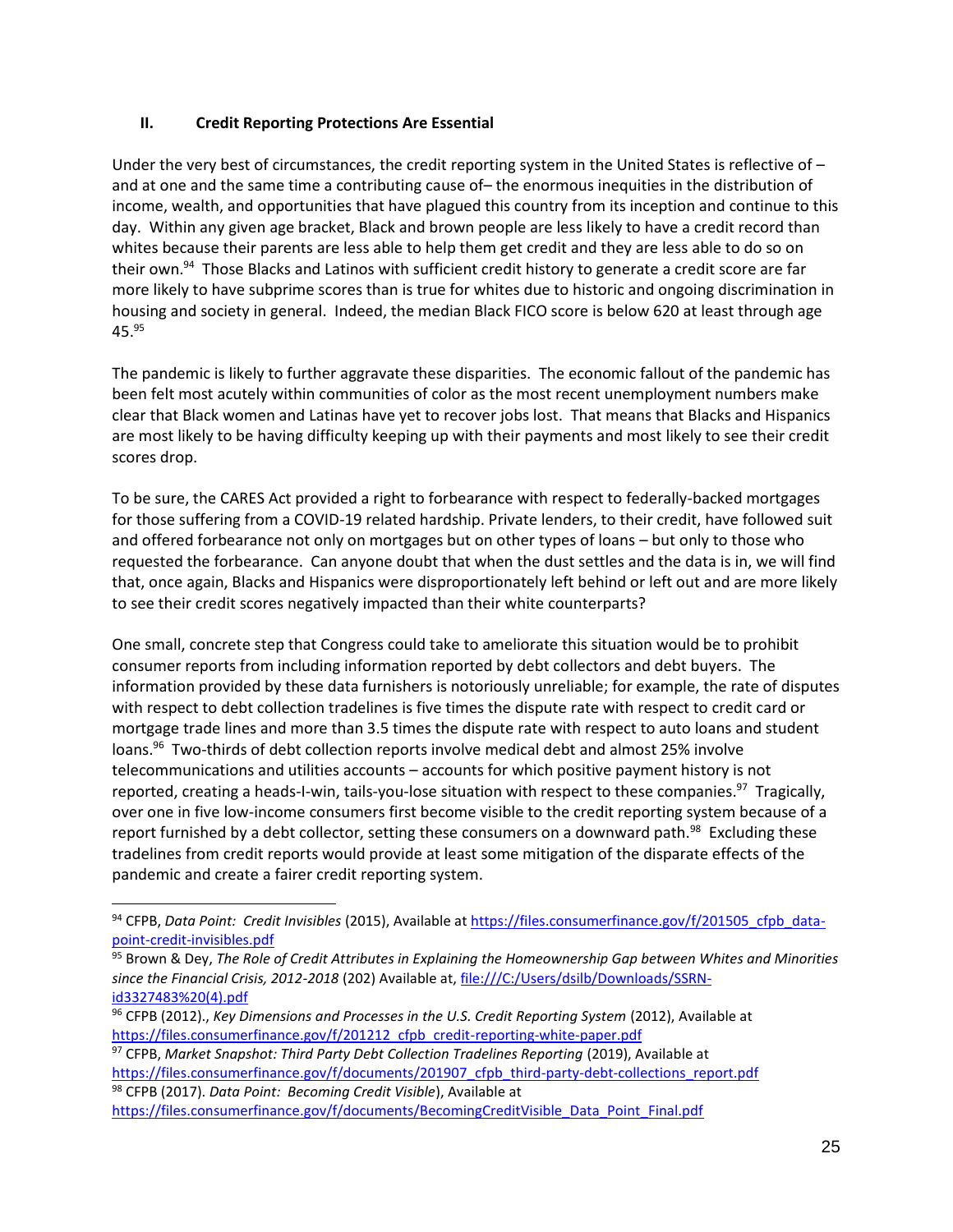The pandemic also highlights the urgency of Congress enacting the Comprehensive CREDIT Act which the House passed last year. That bill would bring a greater transparency, accountability and accuracy to the credit reporting system by, among other things, providing consumers with notice when adverse information is reported about them; creating a more robust dispute resolution system; and requiring the removal of adverse information after a reasonable period of time. That legislation is needed now more than ever as evidenced by the fact that in 2020 the CFPB received over 280,000 complaints about the accuracy of credit reports -- more than double the volume in 2019 (which was itself a record year).<sup>99</sup>

Finally, the pandemic underscores the need to place credit reporting issues within the broader context of racial equity and of the pressing need to remedy the effects of the historic and ongoing discrimination that people of color face. This country has a massive racial wealth gap. If we are to create meaningful wealth building opportunities for all, Black and brown people need to be able to buy the same kind of houses, at the same costs, and with the same frequency as whites. Black and brown entrepreneurs need to be able to obtain credit in the same amount and on the same terms as whites. Lenders look at would-be-borrowers' past credit performance and/or current financial situation, to determine to whom to lend, how much, and on what terms. And so, the cycle continues and will continue unless and until the Congress takes the steps needed to stop the legacy of institutional racism from crushing the prospects of each succeeding generation.

#### *III. Conclusion*

Ten years after the Great Recession, the current economic contraction and public health crisis is again hitting Black and Brown communities and lower-wage workers the hardest – beating down once again some of the same communities that never recovered from the wealth lost in the last crisis. The pandemic and its economic impacts are worsening long-standing and growing racial and economic inequities at the very moment of national reckoning on race, and the urgent cry for their redress. Too often, predatory financial services and products prevent families and small businesses from accessing opportunities and instead impede their ability to build wealth. In a time of crisis, the need for consumer protections and equitable relief is more apparent than ever. Bold action to curb predatory lending and ensure access to safe, affordable credit will ensure more Americans can survive this crisis and participate in the recovery to come.

<sup>99</sup> U.S. PIRG (2021), *Consumers in Peril,* Available at [https://uspirgedfund.org/sites/pirg/files/reports/USP\\_CFPB\\_Report\\_%20Consumers%20in%20Peril.pdf](https://uspirgedfund.org/sites/pirg/files/reports/USP_CFPB_Report_%20Consumers%20in%20Peril.pdf)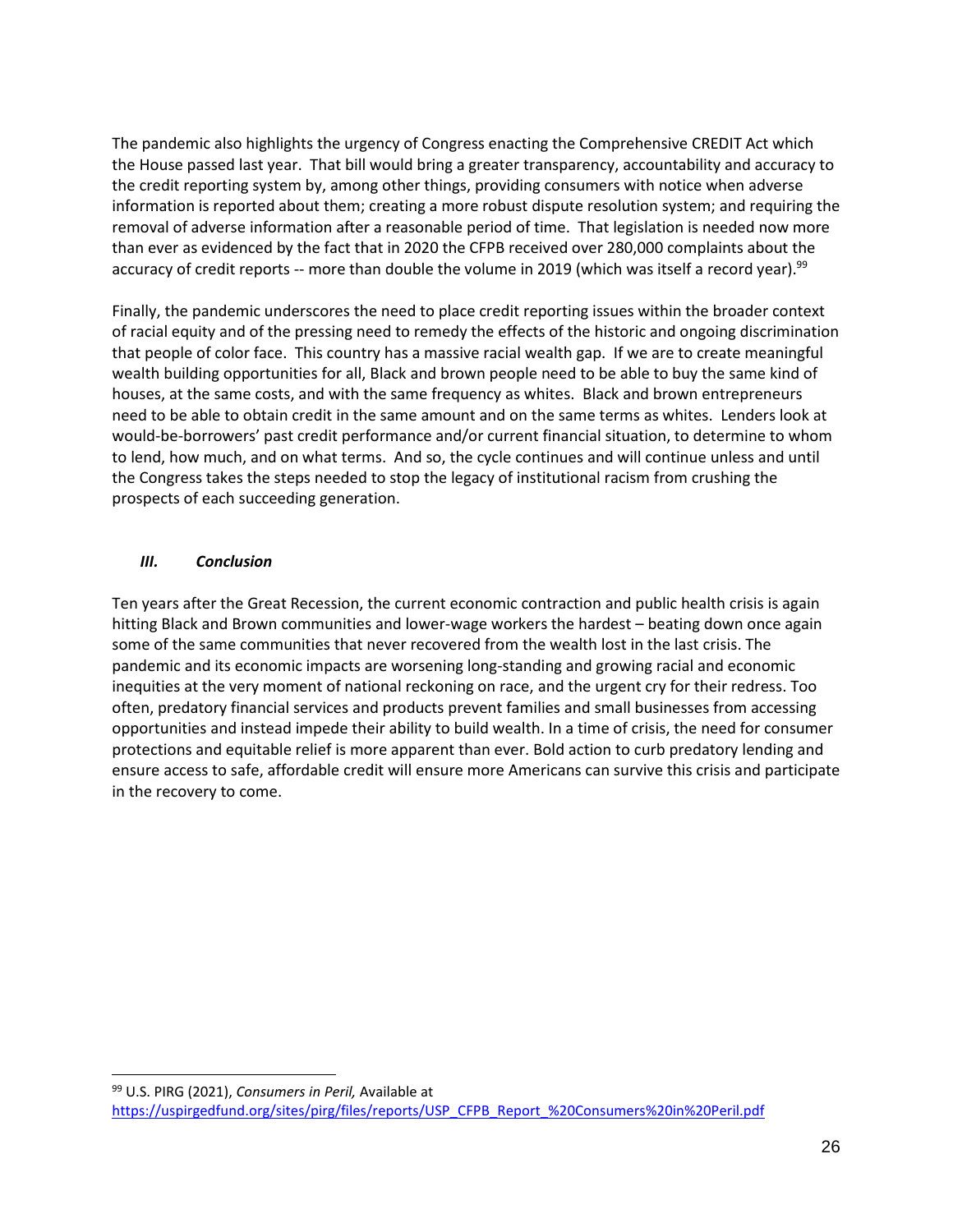

#### *Appendix A: Map of APR's on \$300 Loan, unless otherwise specified.*

#### *Appendix B: Example of Covid-19 Statements from Payday lenders*

| <b>Advance America</b>      |                                    |                                                                                                                                                                                                                                                                                                                                                                                                                                                                   | Available Loans Rates & Terms Find a Store FAQs |      |  | <b>A</b> Login | <b>Apply</b> |
|-----------------------------|------------------------------------|-------------------------------------------------------------------------------------------------------------------------------------------------------------------------------------------------------------------------------------------------------------------------------------------------------------------------------------------------------------------------------------------------------------------------------------------------------------------|-------------------------------------------------|------|--|----------------|--------------|
| Home > COVID-19 Information |                                    |                                                                                                                                                                                                                                                                                                                                                                                                                                                                   |                                                 |      |  |                |              |
|                             |                                    | <b>COVID-19 RESPONSE</b><br>As we go through these uncertain times, you can remain certain that we'll be here for you.                                                                                                                                                                                                                                                                                                                                            |                                                 |      |  |                |              |
|                             | Stores &<br><b>Online Options</b>  | Customer<br>Care                                                                                                                                                                                                                                                                                                                                                                                                                                                  |                                                 | FAQs |  |                |              |
|                             | <b>Stores &amp; Online Options</b> | Our teams are following best practices for the health and safety of our customers, employees and communities.<br>. Our stores remain open to service your existing loan or open a new loan. Keep in mind store hours may vary. Find a                                                                                                                                                                                                                             |                                                 |      |  |                |              |
|                             | store.                             | . We have implemented additional cleaning procedures in our stores, provided masks, and are counseling<br>employees on social distancing steps to protect their health and yours.                                                                                                                                                                                                                                                                                 |                                                 |      |  |                |              |
|                             | state.                             | Our online self-service channels and Customer Care Team are equipped to meet your needs and manage inquiries.<br>. Debit card payments are accepted via phone. To make a payment or for any questions, contact our Customer<br>Care Team at (844) 562-6480, Monday through Friday from 8 am - 9 pm ET, and Saturday from 9 am - 6 pm ET.<br>. Online loan applications and servicing capabilities are available in many states. Check online availability in your |                                                 |      |  |                |              |
|                             | <b>Customer Care</b>               |                                                                                                                                                                                                                                                                                                                                                                                                                                                                   |                                                 |      |  |                |              |
|                             |                                    | First, and foremost, we want you to take care of yourself. Follow the recommendations for common-sense prevention,<br>including washing your hands frequently, staying home, avoiding touching your face and contact with sick people.                                                                                                                                                                                                                            |                                                 |      |  |                |              |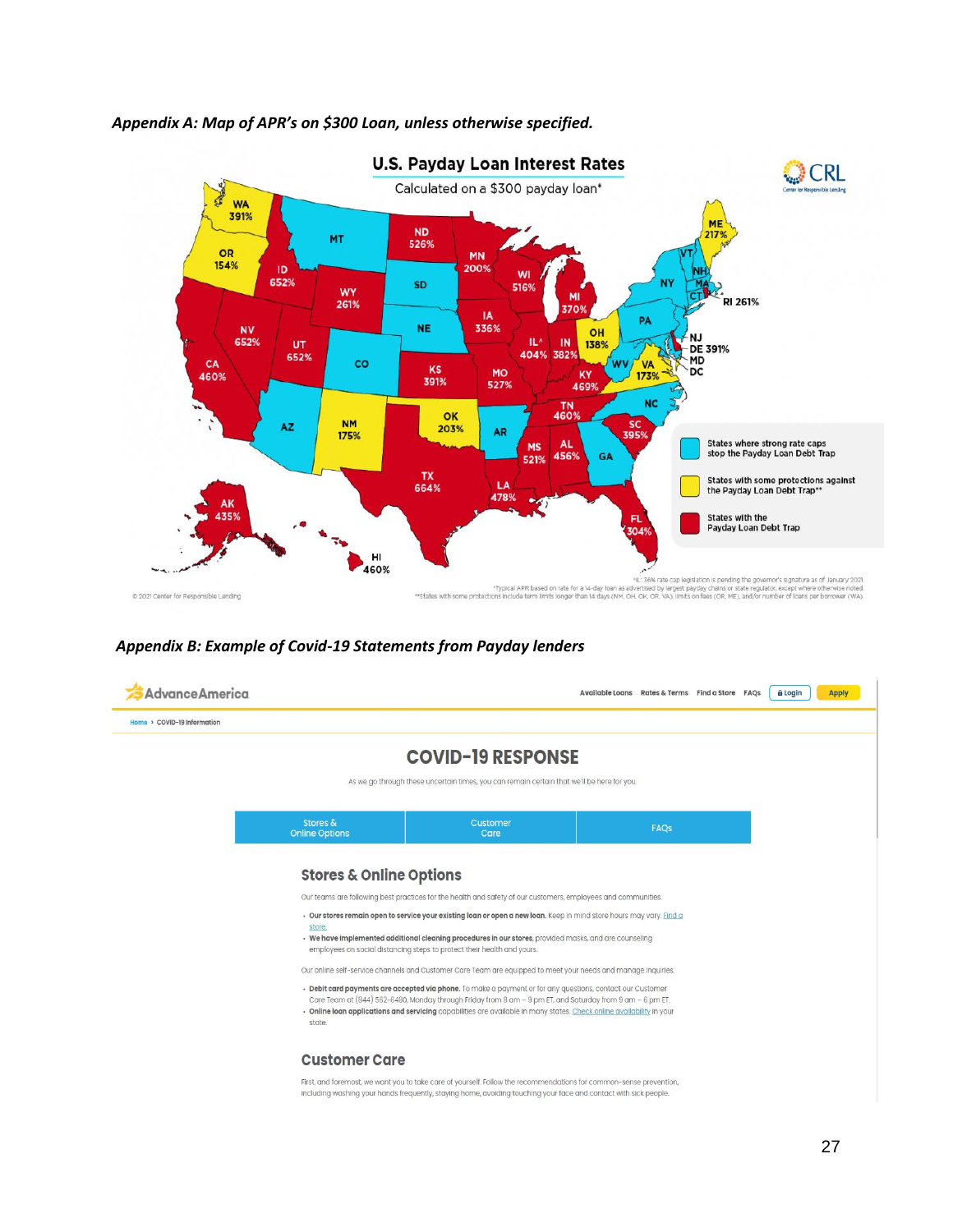$(800)$  227-4707

| anv                                                                                                                       | About Loan Types " Locations Careers<br><b>Apply Now</b>                                                                                                           |
|---------------------------------------------------------------------------------------------------------------------------|--------------------------------------------------------------------------------------------------------------------------------------------------------------------|
| <b>Worried About</b><br><b>Coronavirus? How Title</b><br><b>Loans Could Bring Relief</b><br>March 9, 2020   Peyton Sawyer | Make A Payment<br><b>About this blog</b><br>Browse through the Blog to read articles and<br>tips on managing debt, improving your credit<br>and saving more money! |
|                                                                                                                           | <b>Popular Categories</b><br>> Big Purchase<br>> Budgeting<br>> Debt<br>> Education<br>> Emergency<br>> Financial Advice<br>> Holidays                             |
|                                                                                                                           | <b>Blog Search</b><br>Keyword<br>Search<br>$\textcircled{\scriptsize{1}}$                                                                                          |

*I unfortunately pulled amount [for] 2 loans to pay off my rent at the time. One was roughly around 400 and the other was estimated at 900. at the time I was struggling a bit during the pandemic to pay my rent due to me not being able to work. My daughters daycare was closed due to covid…. I thought paying back XXXX overtime wouldnt have been so hard, but then I was attacked of course with 304 % of interest which ultimately made paying the debt back difficult for me. My daughter is still out of school, and since this pandemic I havent had steady transportation back and forth to work nor a steady and trustable sitter. Covid really made it things a lot harder… I was told that garnishments will take into affect of i didn't come up with the XXXX \$ to start off my new payment plan that already discussed I couldnt afford at the moment. Even when I said I didnt have the XXXX at the time, he threatened that if I didnt come up with a way, they would send letters out that morning. It really hurts because most companys had some type of covid relief, such as student loans, comed, and even housing finally came up with something to help people. Americash loans kept taxing on 304 % interest every single day since the summer, even though Ive explained countless times I cant afford it. I am still to this day 2/3 months behind on rent, and now the little times Im able to work actually .. they now have 2forms of garnishments sent to my employer. They also sent me letters threatening that if I revoke it, they will send me to court...I feel so horrible I took out a little over XXXX for rent and now I am being charged with thousands and still cant even afford rent. I wish this Americas loans took in consideration that I am definitely human and is in the middle of a pandemic. The fact Ive explained to them my issues and still have been taxed through the roof, had my wages garnished,and even failed to come up with an agreement with me is a lot…. If cfpb cant help me, I will be filing bankruptcy soon.*